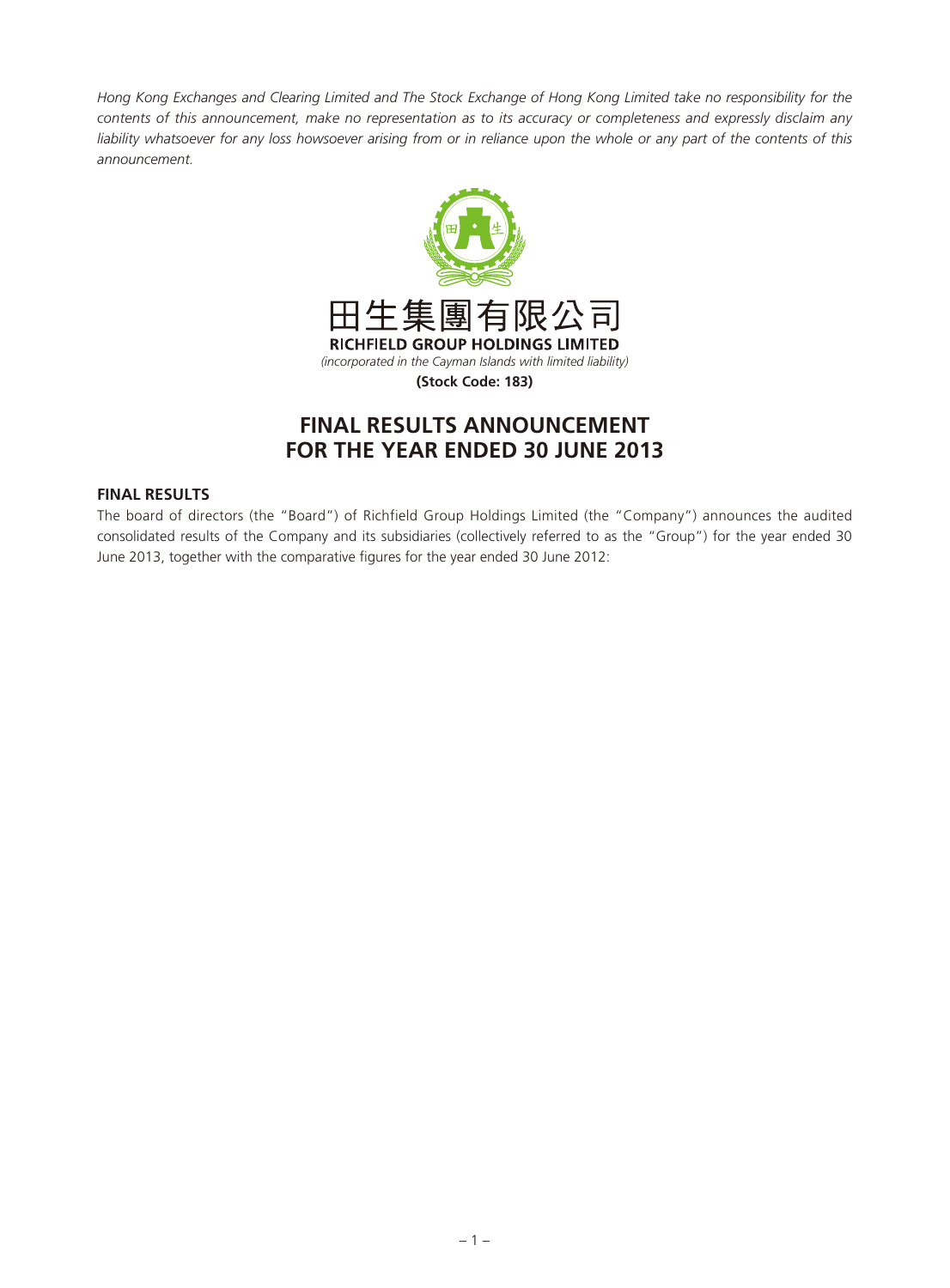# **CONSOLIDATED INCOME STATEMENT**

*For the year ended 30 June 2013*

|                                                             |              | 2013                   | 2012            |
|-------------------------------------------------------------|--------------|------------------------|-----------------|
|                                                             | <b>Notes</b> | <b>HK\$'000</b>        | <b>HK\$'000</b> |
| Revenue                                                     | 4            | 100,440                | 153,807         |
| Cost of sales                                               |              | (37, 840)              | (69, 534)       |
| <b>Gross profit</b>                                         |              | 62,600                 | 84,273          |
| Other income                                                |              | 20,883                 | 16,098          |
| Selling and distribution expenses                           |              | (8, 472)               | (4,947)         |
| Administrative expenses and other operating expenses        |              | (63, 419)              | (64, 683)       |
| Impairment loss recognised in respect of goodwill           | 9            | (203,000)              |                 |
| Finance costs                                               |              | (3)                    | (891)           |
| Share of profit of associates                               |              | 413                    |                 |
| Share of profit of a jointly controlled entity              |              | 535                    |                 |
| (Loss)/Profit before income tax                             | 5            | (190, 463)             | 29,850          |
| Income tax expense                                          | 6            | (4,939)                | (5,631)         |
| (Loss)/Profit for the year attributable to owners of the    |              |                        |                 |
| Company                                                     |              | (195, 402)             | 24,219          |
| (Loss)/Earnings per share for (loss)/profit attributable to |              |                        |                 |
| owners of the Company during the year                       | 8            |                        |                 |
| Basic and diluted                                           |              | <b>HK (5.62) cents</b> | HK 0.70 cent    |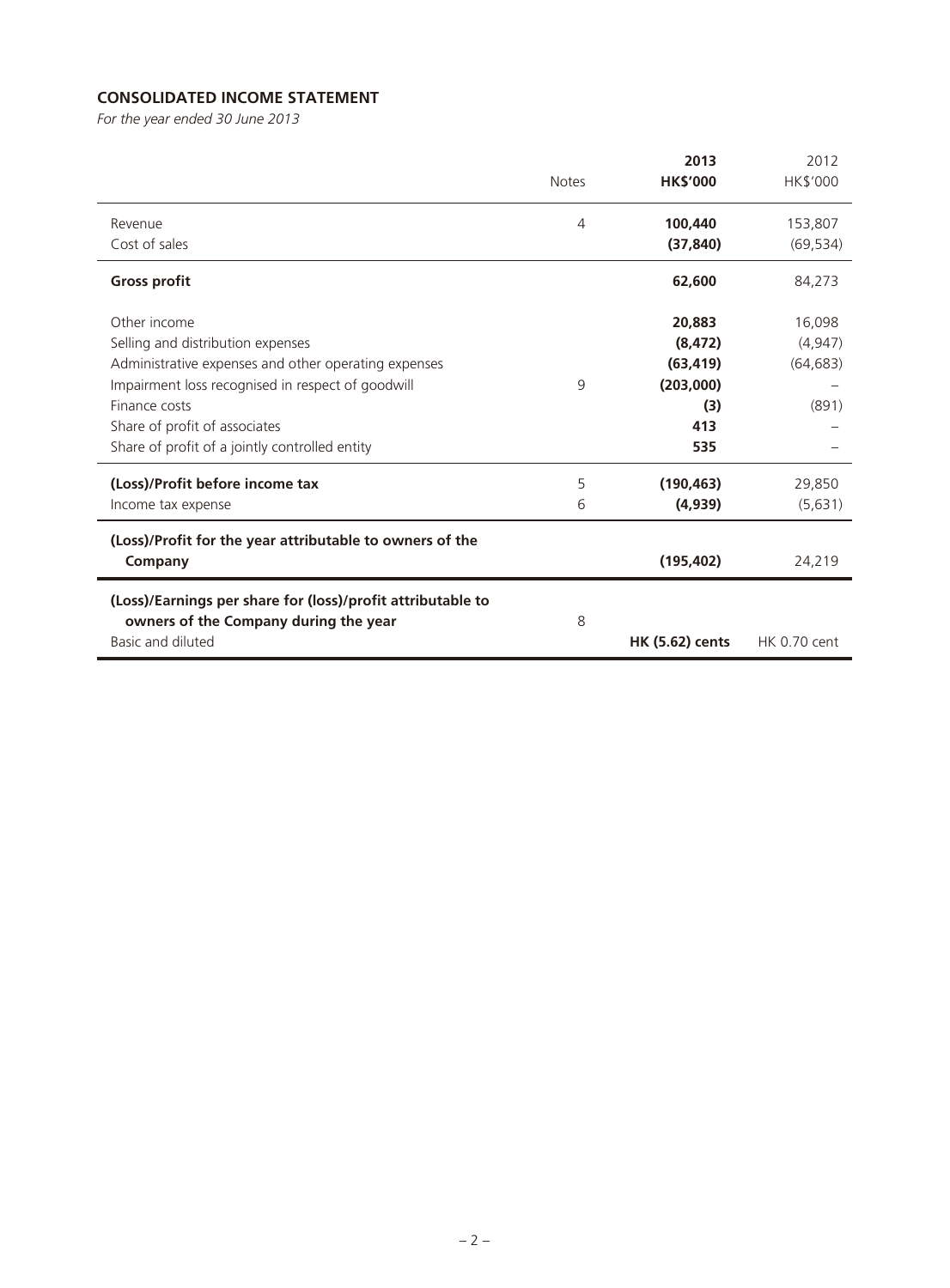# **CONSOLIDATED STATEMENT OF COMPREHENSIVE INCOME**

*For the year ended 30 June 2013*

|                                                                      | 2013<br><b>HK\$'000</b> | 2012<br>HK\$'000 |
|----------------------------------------------------------------------|-------------------------|------------------|
| (Loss)/Profit for the year                                           | (195, 402)              | 24,219           |
| Other comprehensive income                                           |                         |                  |
| Items that may be reclassified subsequently to profit or loss:       |                         |                  |
| Net fair value loss on available-for-sale financial assets           | (756)                   | (39, 842)        |
| Reclassified from equity to profit or loss on significant decline in |                         |                  |
| fair value of available-for-sale financial assets                    |                         | 3,877            |
| Reclassified from equity to profit or loss on disposal of            |                         |                  |
| available-for-sale financial assets                                  | 9                       |                  |
| Other comprehensive income for the year, net of tax                  | (747)                   | (35, 965)        |
| Total comprehensive income for the year attributable to              |                         |                  |
| owners of the Company                                                | (196, 149)              | (11, 746)        |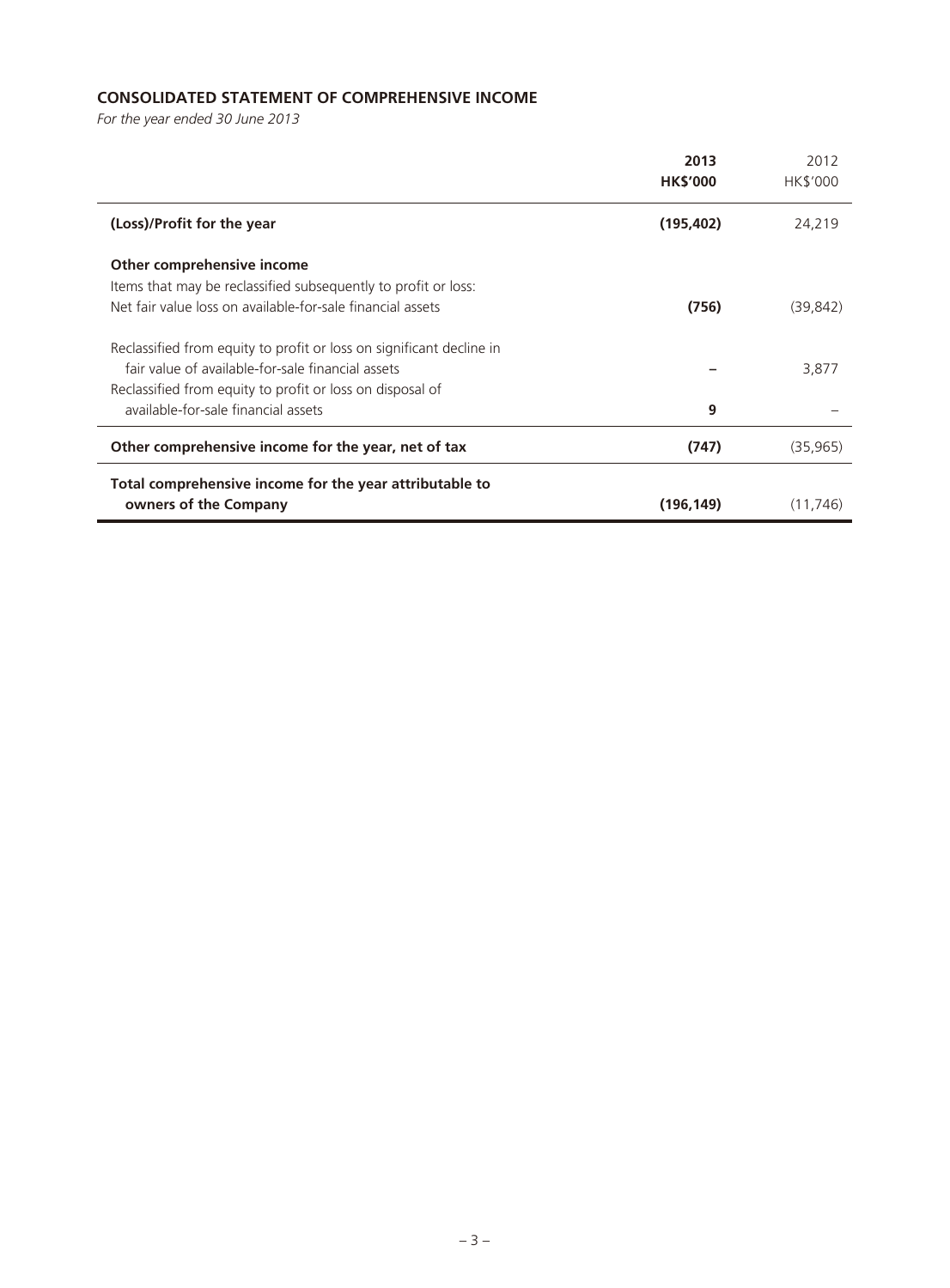# **CONSOLIDATED STATEMENT OF FINANCIAL POSITION**

*As at 30 June 2013*

|                                                       | <b>Notes</b> | 2013<br><b>HK\$'000</b> | 2012<br>HK\$'000 |
|-------------------------------------------------------|--------------|-------------------------|------------------|
| <b>ASSETS AND LIABILITIES</b>                         |              |                         |                  |
| <b>Non-current assets</b>                             |              |                         |                  |
| Property, plant and equipment                         |              | 133,502                 | 138,347          |
| Investment properties                                 |              | 190,000                 |                  |
| Interests in associates                               |              | 413                     |                  |
| Amount due from an associate                          |              | 4,401                   |                  |
| Interests in a jointly controlled entity              |              | 535                     |                  |
| Amount due from a jointly controlled entity           |              | 4,631                   |                  |
| Goodwill                                              | 9            | 271,000                 | 474,000          |
| Available-for-sale financial assets                   |              | 90,676                  | 93,797           |
|                                                       |              | 695,158                 | 706,144          |
| <b>Current assets</b>                                 |              |                         |                  |
| Properties held for trading                           |              | 73,075                  | 262,623          |
| Properties under development                          |              | 745,485                 | 426,888          |
| Trade receivables                                     | 10           | 58,673                  | 24,860           |
| Prepayments, deposits and other receivables           |              | 10,718                  | 7,671            |
| Financial assets at fair value through profit or loss |              | 607                     | 3,198            |
| Amounts due from associates                           |              | 68,014                  | 68,059           |
| Amount due from a jointly controlled entity           |              |                         | 4,620            |
| Cash and cash equivalents                             |              | 242,013                 | 617,416          |
| Restricted bank deposits                              |              | 112,095                 | 95,000           |
|                                                       |              | 1,310,680               | 1,510,335        |
| <b>Current liabilities</b>                            |              |                         |                  |
| Accrued expenses and other payables                   |              | 137,428                 | 122,903          |
| Borrowings                                            |              | 136,015                 | 140,731          |
| Finance lease liabilities                             |              | 384                     | 467              |
| Provision for income tax                              |              | 3,113                   | 21,906           |
|                                                       |              | 276,940                 | 286,007          |
| <b>Net current assets</b>                             |              | 1,033,740               | 1,224,328        |
| <b>Total assets less current liabilities</b>          |              | 1,728,898               | 1,930,472        |
| <b>Non-current liabilities</b>                        |              |                         |                  |
| <b>Borrowings</b>                                     |              | 234,000                 | 234,000          |
| Finance lease liabilities                             |              | 1,836                   | 1,399            |
| Deferred tax liabilities                              |              | 616                     |                  |
|                                                       |              | 236,452                 | 235,399          |
| <b>Net assets</b>                                     |              | 1,492,446               | 1,695,073        |
| <b>EQUITY</b>                                         |              |                         |                  |
| Equity attributable to owners of the Company          |              |                         |                  |
| Share capital                                         |              | 34,785                  | 34,785           |
| Reserves                                              |              | 1,457,661               | 1,660,288        |
| <b>Total equity</b>                                   |              | 1,492,446               | 1,695,073        |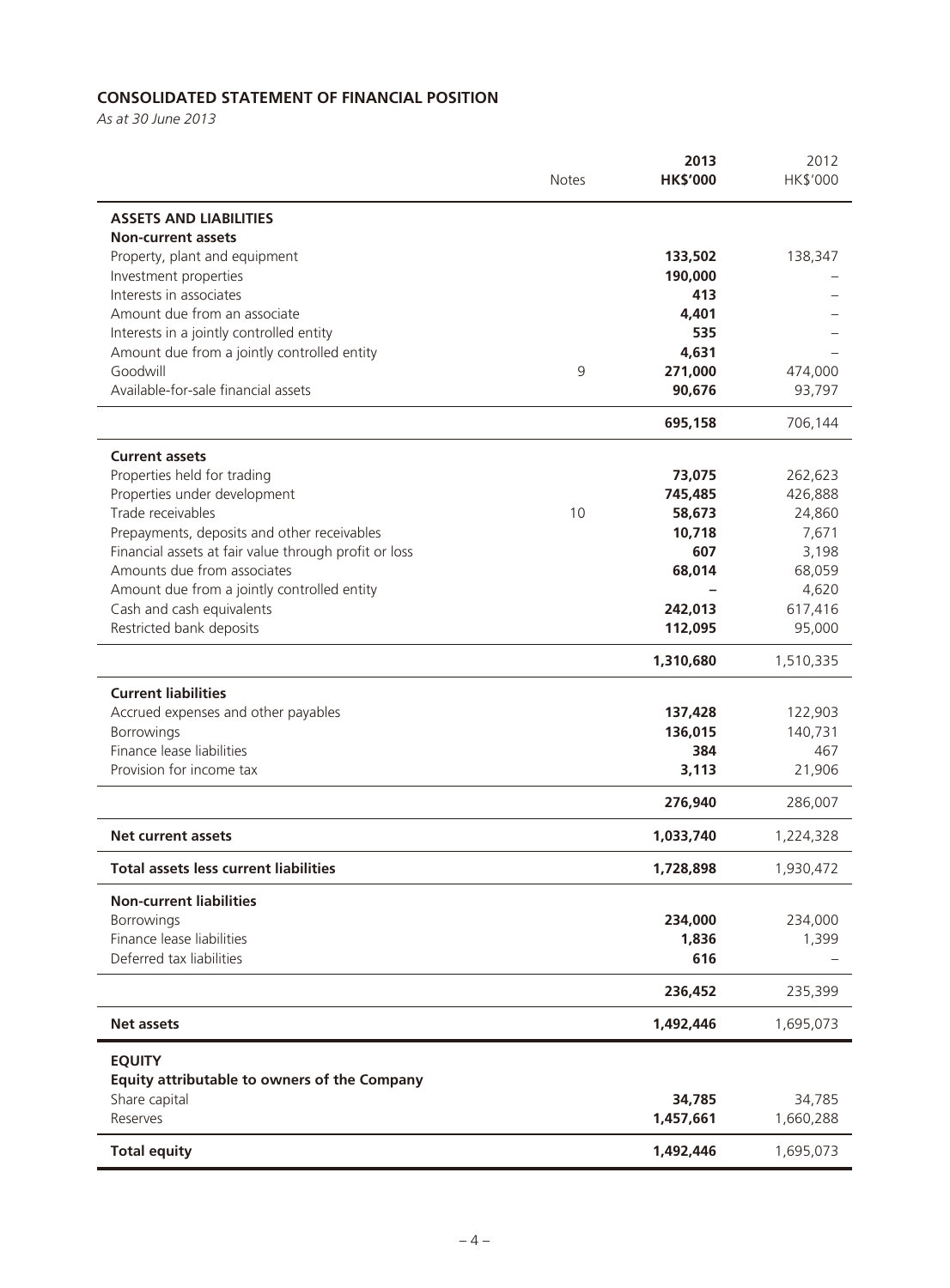# **CONSOLIDATED STATEMENT OF CHANGES IN EQUITY**

*For the year ended 30 June 2013*

|                                                                                                                                                  | Equity attributable to owners of the Company |                                                |                                                  |                                                      |                                                  |                                               |                                 |
|--------------------------------------------------------------------------------------------------------------------------------------------------|----------------------------------------------|------------------------------------------------|--------------------------------------------------|------------------------------------------------------|--------------------------------------------------|-----------------------------------------------|---------------------------------|
|                                                                                                                                                  | Share<br>capital<br><b>HK\$'000</b>          | Share<br>premium<br>account<br><b>HK\$'000</b> | Proposed<br>final<br>dividend<br><b>HK\$'000</b> | Share-based<br>payment<br>reserve<br><b>HK\$'000</b> | <b>Revaluation</b><br>reserve<br><b>HK\$'000</b> | <b>Retained</b><br>profits<br><b>HK\$'000</b> | <b>Total</b><br><b>HK\$'000</b> |
| At 1 July 2011                                                                                                                                   | 34,785                                       | 1,284,742                                      | 9,983                                            | 8,719                                                | 41,857                                           | 336,716                                       | 1,716,802                       |
| 2011 final dividend paid (note 7(b))<br>Lapse of share options                                                                                   |                                              |                                                | (9,983)                                          | (625)                                                |                                                  | 625                                           | (9,983)                         |
| Transactions with owners                                                                                                                         |                                              |                                                | (9,983)                                          | (625)                                                |                                                  | 625                                           | (9,983)                         |
| Profit for the year<br>Other comprehensive income:<br>Net fair value loss on available-for-sale                                                  |                                              |                                                |                                                  |                                                      |                                                  | 24,219                                        | 24,219                          |
| financial assets<br>Reclassified from equity to profit or loss on<br>significant decline in fair value of<br>available-for-sale financial assets | $\overline{\phantom{0}}$                     | $\overline{\phantom{0}}$                       | $\overline{\phantom{0}}$                         |                                                      | (39, 842)<br>3,877                               |                                               | (39, 842)<br>3,877              |
|                                                                                                                                                  |                                              |                                                |                                                  |                                                      |                                                  |                                               |                                 |
| Total comprehensive income for the year                                                                                                          |                                              |                                                |                                                  | $\overline{\phantom{0}}$                             | (35, 965)                                        | 24,219                                        | (11, 746)                       |
| Proposed 2012 final dividend (note 7(a))                                                                                                         |                                              | (9,983)                                        | 9,983                                            |                                                      |                                                  |                                               |                                 |
| At 30 June 2012 and 1 July 2012                                                                                                                  | 34,785                                       | 1,274,759                                      | 9,983                                            | 8,094                                                | 5,892                                            | 361,560                                       | 1,695,073                       |
| 2012 final dividend paid (note 7(b))<br>Equity-settled share-based payments<br>Cancellation of share options                                     |                                              |                                                | (9,983)                                          | 3,505<br>(5,296)                                     |                                                  | 5,296                                         | (9,983)<br>3,505                |
| <b>Transactions with owners</b>                                                                                                                  |                                              | -                                              | (9,983)                                          | (1,791)                                              |                                                  | 5,296                                         | (6, 478)                        |
| Loss for the year<br>Other comprehensive income:<br>Net fair value loss on available-for-sale                                                    |                                              |                                                |                                                  |                                                      |                                                  | (195, 402)                                    | (195, 402)                      |
| financial assets<br>Reclassified from equity to profit or loss on                                                                                |                                              |                                                |                                                  |                                                      | (756)                                            |                                               | (756)                           |
| disposal of available-for-sale financial assets                                                                                                  |                                              |                                                |                                                  |                                                      | 9                                                |                                               | 9                               |
| Total comprehensive income for the year                                                                                                          |                                              |                                                | ۰                                                |                                                      | (747)                                            | (195, 402)                                    | (196, 149)                      |
| At 30 June 2013                                                                                                                                  | 34,785                                       | 1,274,759                                      |                                                  | 6,303                                                | 5,145                                            | 171,454                                       | 1,492,446                       |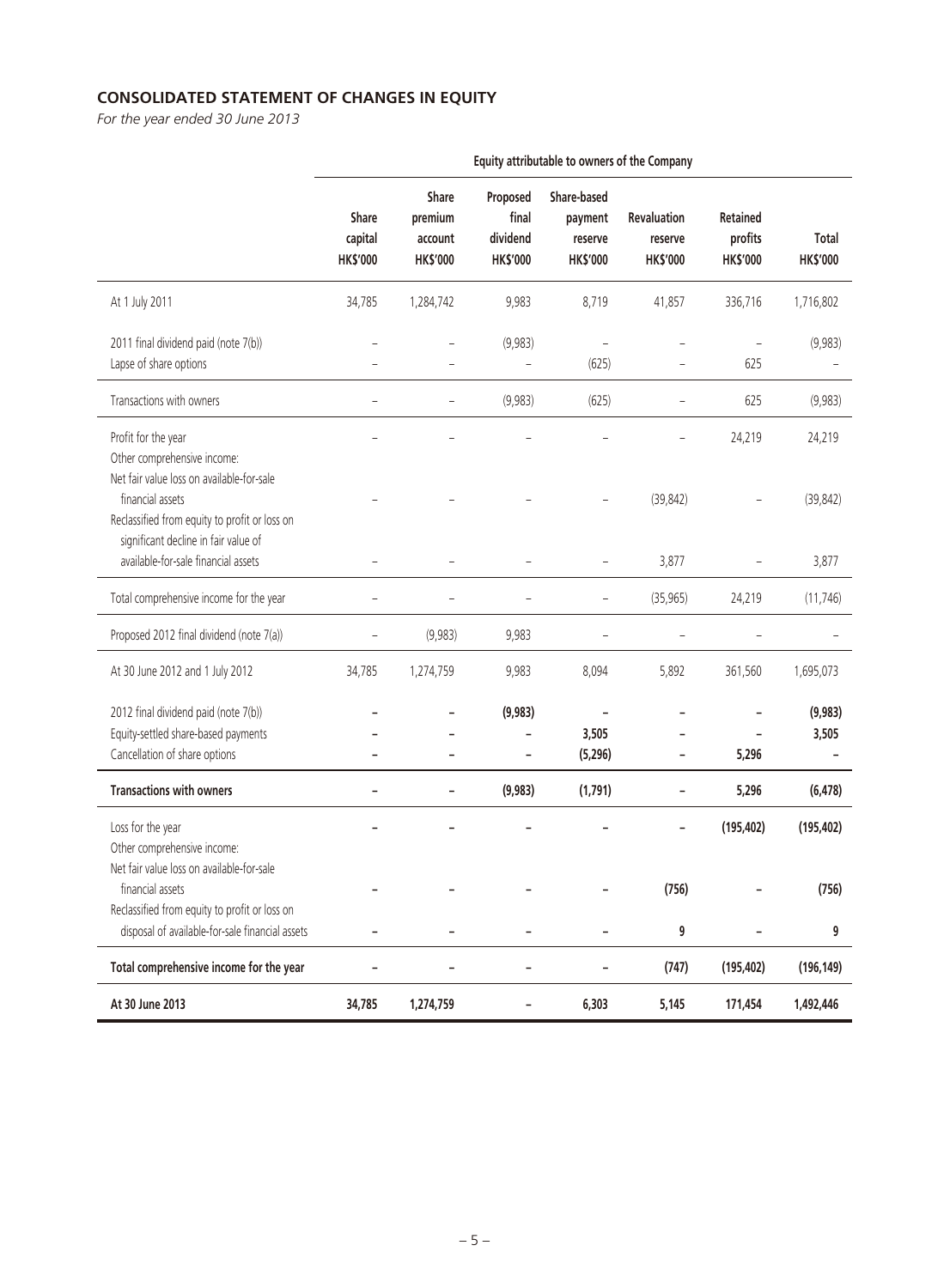# **NOTES TO THE FINANCIAL STATEMENTS**

*For the year ended 30 June 2013*

#### **1. GENERAL INFORMATION**

The Company is an exempted company with limited liability under the Companies Law (2001 Second Revision) of the Cayman Islands. The address of its registered office is Cricket Square, Hutchins Drive, P.O. Box 2681, Grand Cayman KY1-1111, Cayman Islands and its principal place of business is Unit 1209, 12th Floor, Silvercord Tower 2, 30 Canton Road, Tsim Sha Tsui, Hong Kong. The Company's issued shares have been listed on the Main Board (the "Main Board") of The Stock Exchange of Hong Kong Limited (the "Stock Exchange") since 2 December 2010.

The principal activity of the Company is investment holding. The Group is principally engaged in the provision of property brokerage services, provision of schemes for property consolidation, assembly and redevelopment, property trading and property development.

The consolidated financial statements have been prepared in accordance with Hong Kong Financial Reporting Standards ("HKFRSs") which collective term includes all applicable individual Hong Kong Financial Reporting Standards, Hong Kong Accounting Standards ("HKASs") and Interpretations issued by the Hong Kong Institute of Certified Public Accountants (the "HKICPA"). The consolidated financial statements also include the applicable disclosure requirements of the Hong Kong Company Ordinance and the Rules Governing the Listing of Securities on the Stock Exchange.

The consolidated financial statements are presented in Hong Kong Dollars ("HK\$"), which is also the functional currency of the Company and all values are rounded to the nearest thousand ("HK\$'000") unless otherwise stated.

The consolidated financial statements for the year ended 30 June 2013 were approved for issue by the Board on 26 September 2013.

#### **2. ADOPTION OF NEW OR AMENDED HKFRSs**

In the current year, the Group has applied for the first time the following new standards, amendments and interpretations (the "New HKFRSs") issued by the HKICPA, which are relevant to and effective for the Group's financial statements for the annual period beginning on 1 July 2012:

HKAS 1 (Revised) Presentation of Financial Statements – Presentation of Items of Other Comprehensive Income

The amendments to HKAS 1 (Revised) require entities to present the items of other comprehensive income that would be reclassified to profit or loss in the future if certain conditions are met separately from those that would never be reclassified to profit or loss. The Group's presentation of other comprehensive income in these financial statements has been modified accordingly.

The directors of the Company anticipate that all of the pronouncements will be adopted in the Group's accounting policy for the first period beginning after the effective date of the pronouncement. Information on new and amended HKFRSs that are expected to have impact on the Group's accounting policies is provided below. Certain new and amended HKFRSs have been issued but are not expected to have a material impact of the Group's financial statements.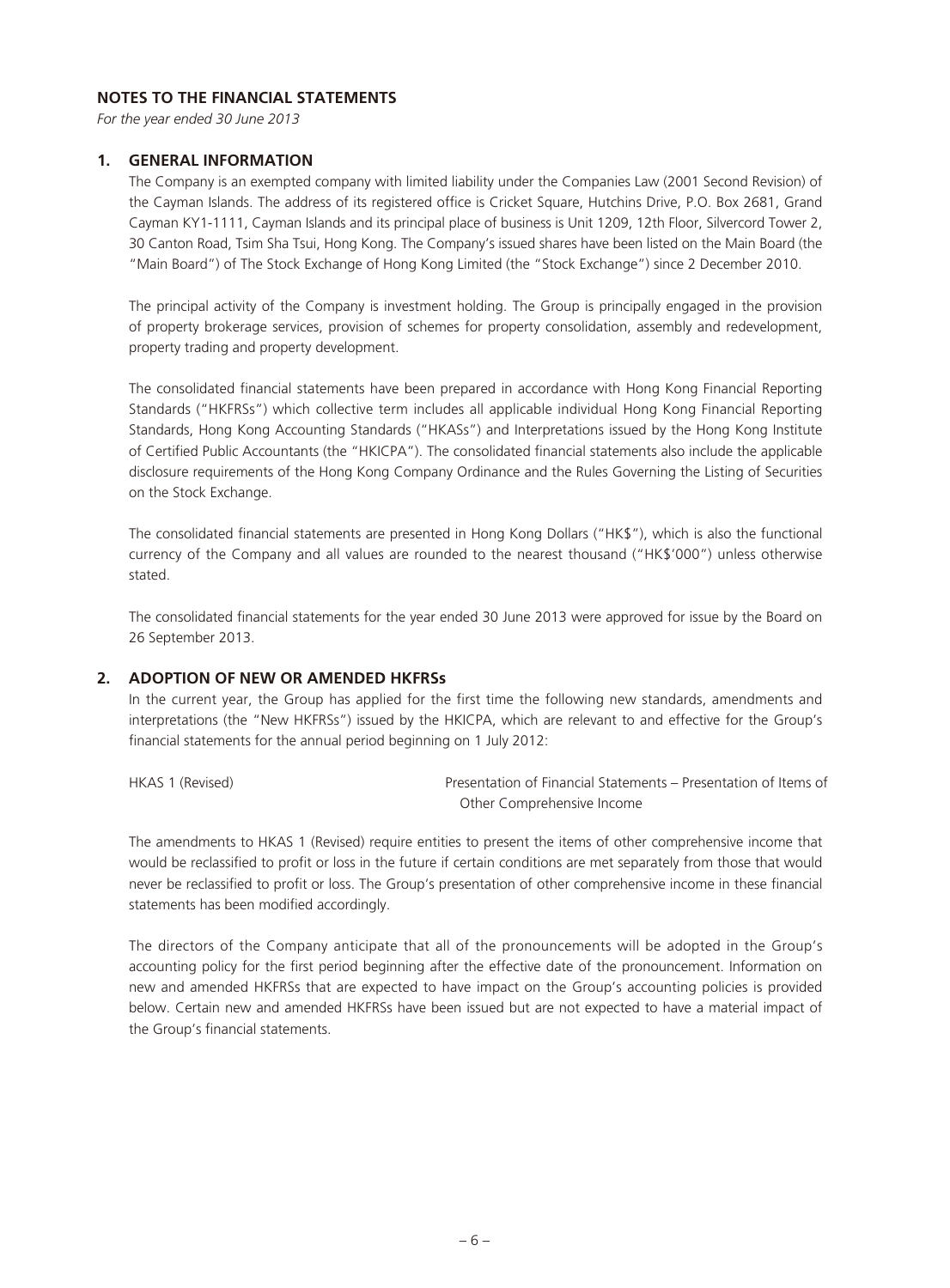| HKFRSs (Amendments)              | Improvements to HKFRSs 2009-2011 <sup>1</sup>                                     |
|----------------------------------|-----------------------------------------------------------------------------------|
| <b>HKAS 19 (Revised 2011)</b>    | Employee Benefits <sup>1</sup>                                                    |
| HKAS 27 (Revised 2011)           | Separate Financial Statements <sup>1</sup>                                        |
| HKAS 28 (Revised 2011)           | Investments in Associates and Joint Ventures <sup>1</sup>                         |
| Amendments to HKFRS 7            | Disclosures – Offsetting Financial Assets and Financial Liabilities <sup>1</sup>  |
| Amendments to HKAS 36            | Recoverable amount disclosures for non-financial assets <sup>2</sup>              |
| Amendments to HKAS 39            | Novation of derivatives and continuation of hedge accounting <sup>2</sup>         |
| Amendments to HKAS 32            | Presentation – Offsetting Financial Assets and Financial Liabilities <sup>2</sup> |
| Amendments to HKFRS 1            | Government loans <sup>1</sup>                                                     |
| Amendments to HKFRS 10, HKFRS 12 | Investment entities <sup>2</sup>                                                  |
| and HKAS 27 (2011)               |                                                                                   |
| <b>HKFRS 9</b>                   | Financial Instruments <sup>3</sup>                                                |
| <b>HKFRS 10</b>                  | Consolidated Financial Statements <sup>1</sup>                                    |
| <b>HKFRS 11</b>                  | Joint Arrangements <sup>1</sup>                                                   |
| <b>HKFRS 12</b>                  | Disclosure of Interests in Other Entities <sup>1</sup>                            |
| <b>HKFRS 13</b>                  | Fair Value Measurement <sup>1</sup>                                               |
| HK(IFRIC) - Interpretation 20    | Stripping Costs of the Production Phase of a Surface Mine <sup>1</sup>            |
| HK(IFRIC) – Interpretation 21    | Levies <sup>2</sup>                                                               |

1 Effective for annual periods beginning on or after 1 January 2013

2 Effective for annual periods beginning on or after 1 January 2014

Effective for annual periods beginning on or after 1 January 2015

#### **HKFRS 9 – Financial Instruments**

HKFRS 9 issued in November 2009 is the first part of phase 1 of a comprehensive project to entirely replace HKAS 39 Financial Instruments: Recognition and Measurement. This phase focuses on the classification and measurement of financial assets. Instead of classifying financial assets into four categories, an entity shall classify financial assets as subsequently measured at either amortised cost or fair value, on the basis of both the entity's business model for managing the financial assets and the contractual cash flow characteristics of the financial assets. This aims to improve and simplify the approach for the classification and measurement of financial assets compared with the requirements of HKAS 39.

In November 2010, the HKICPA issued additions to HKFRS 9 to address financial liabilities (the "Additions") and incorporated in HKFRS 9 the current derecognition principles of financial instruments of HKAS 39. Most of the Additions were carried forward unchanged from HKAS 39, while changes were made to the measurement of financial liabilities designated at fair value through profit or loss using the fair value option ("FVO"). For these FVO liabilities, the amount of change in the fair value of a liability that is attributable to changes in credit risk must be presented in other comprehensive income. The remainder of the change in fair value is presented in profit or loss, unless presentation of the fair value change in respect of the liability's credit risk in other comprehensive income would create or enlarge an accounting mismatch in profit or loss. However, loan commitments and financial guarantee contracts which have been designated under the FVO are scoped out of the Additions.

HKAS 39 is aimed to be replaced by HKFRS 9 in its entirety. Before this entire replacement, the guidance in HKAS 39 on hedge accounting and impairment of financial assets continues to apply. The Company expects to adopt HKFRS 9 from 1 January 2015.

#### **HKFRS 10 – Consolidated Financial Statements**

HKFRS 10 introduces a single control model for consolidation of all investee entities. An investor has control when it has power over the investee (whether or not that power is used in practice), exposure or rights to variable returns from the investee and the ability to use the power over the investee to affect those returns. HKFRS 10 contains extensive guidance on the assessment of control. For example, the standard introduces the concept of "de facto" control where an investor can control an investee while holding less than 50% of the investee's voting rights in circumstances where its voting interest is of sufficiently dominant size relative to the size and dispersion of those of other individual shareholders to give it power over the investee. Potential voting rights are considered in the analysis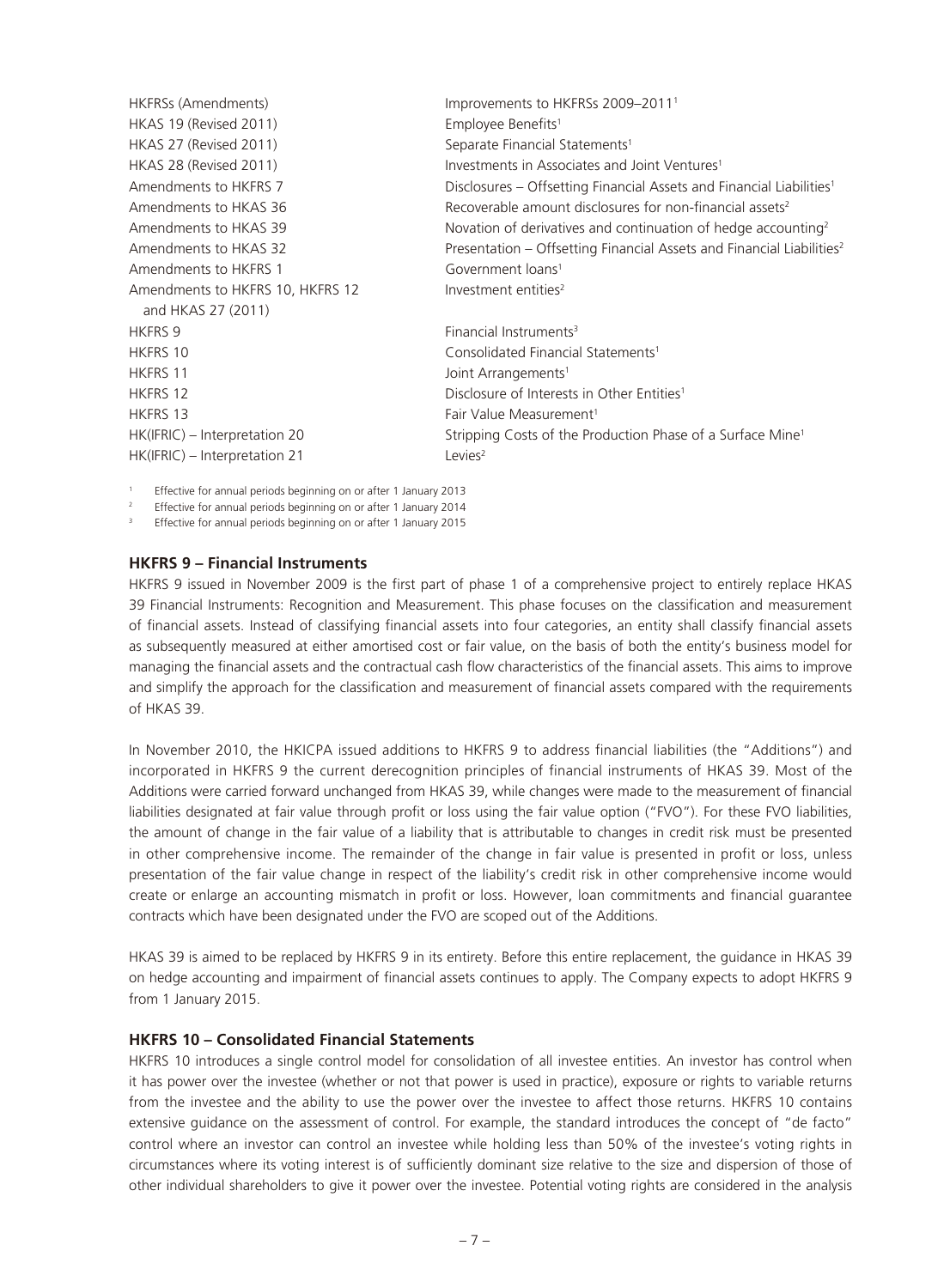of control only when these are substantive, i.e. the holder has the practical ability to exercise them. The standard explicitly requires an assessment of whether an investor with decision making rights is acting as principal or agent and also whether other parties with decision making rights are acting as agents of the investor. An agent is engaged to act on behalf of and for the benefit of another party and therefore does not control the investee when it exercises its decision making authority. The implementation of HKFRS 10 may result in changes in those entities which are regarded as being controlled by the Group and are therefore consolidated in the financial statements. The accounting requirements in the existing HKAS 27 on other consolidation related matters are carried forward unchanged. HKFRS 10 is applied retrospectively subject to certain transitional provisions.

# **HKFRS 11 – Joint Arrangements**

Changes in the definitions stipulated in HKFRS 11 have reduced the types of joint arrangements to two: joint operations and joint ventures. A joint operation is a joint arrangement that gives parties to the arrangement direct rights to the assets and obligations for the liabilities. The jointly controlled assets classification in HKAS 31, Interests in Joint Ventures, has been merged into joint operations, as both types of arrangements generally result in the same accounting outcome. A joint venture, in contrast, gives the parties rights to the net assets or outcome of the arrangement. Joint ventures are accounted for using the equity method in accordance with HKAS 28, Investments in Associates which is renamed as HKAS 28 (Revised 2011), Investments in Associates and Joint Ventures. The standard is amended to include the requirements of joint ventures accounting and to merge with the requirements of HK(SIC) – Int 13, Jointly Controlled Entities – Non-Monetary Contributions by Venturers. After the application of HKAS 28 (Revised 2011), entities can no longer account for an interest in a joint venture using the proportionate consolidation method.

# **HKFRS 12 – Disclosures of Interests in Other Entities**

HKFRS 12 integrates and makes consistent the disclosures requirements about interests in subsidiaries, associates and joint arrangements. It also introduces new disclosure requirements, including those related to unconsolidated structured entities. The general objective of the standard is to enable users of financial statements to evaluate the nature and risks of a reporting entity's interests in other entities and the effects of those interests on the reporting entity's financial statements.

# **HKFRS 13 – Fair Value Measurement**

HKFRS 13 provides a single source of guidance on how to measure fair value when it is required or permitted by other standards. The standard applies to both financial and non-financial items measured at fair value and introduces a fair value measurement hierarchy. The definitions of the three levels in this measurement hierarchy are generally consistent with HKFRS 7 "Financial Instruments: Disclosures". HKFRS 13 defines fair value as the price that would be received to sell an asset or paid to transfer a liability in an orderly transaction between market participants at the measurement date (i.e. an exit price). The standard removes the requirement to use bid and ask prices for financial assets and liabilities quoted in an active market. Rather the price within the bid-ask spread that is most representative of fair value in the circumstances should be used. It also contains extensive disclosure requirements to allow users of the financial statements to assess the methods and inputs used in measuring fair values and the effects of fair value measurements on the financial statements. HKFRS 13 can be adopted early and is applied prospectively.

The directors of the Company are in the process of making an assessment of the potential impact of new and amended HKFRSs but are not yet in a position to state whether they could have material financial impact on the Group's results and financial position.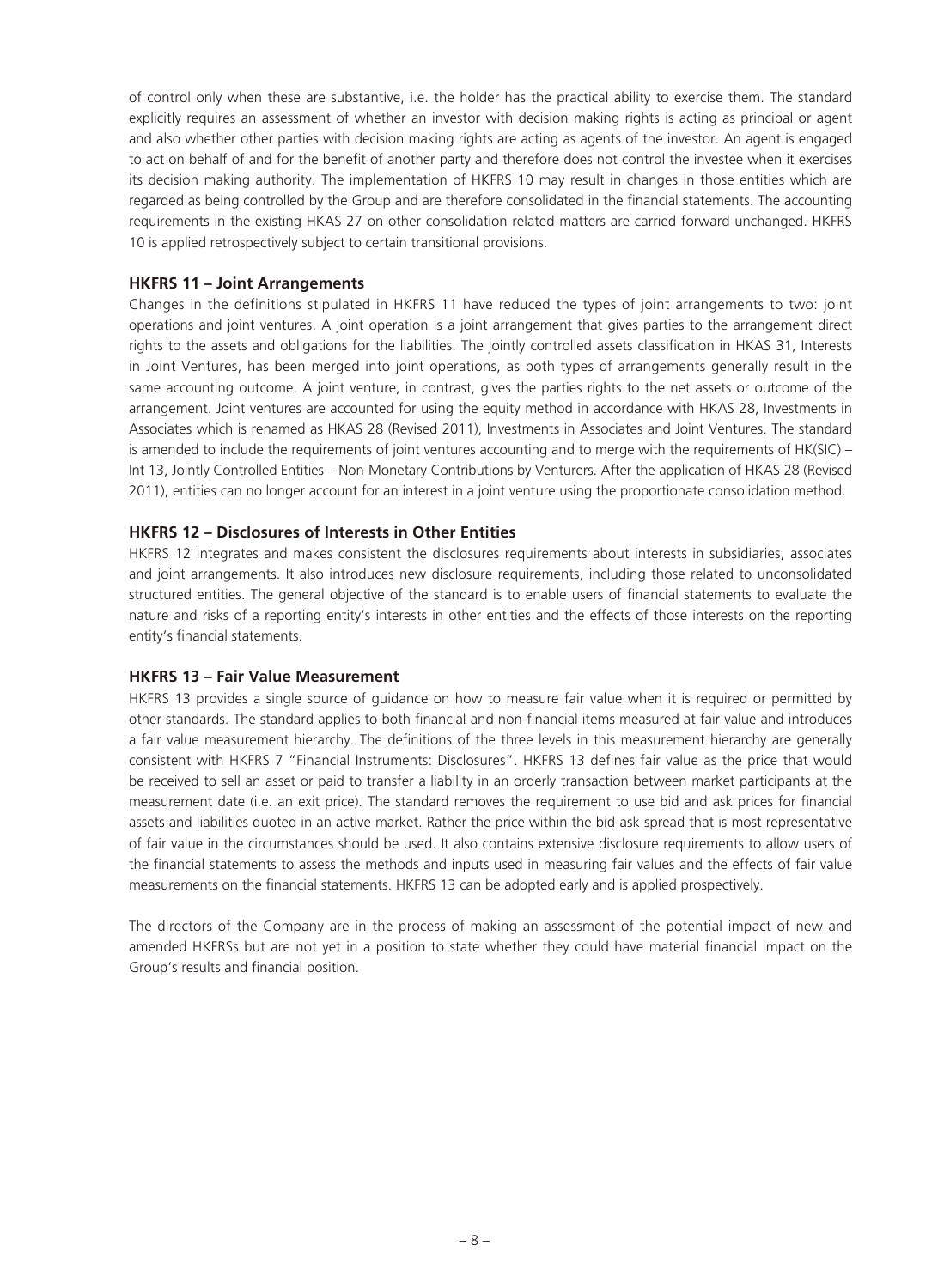# **3. SEGMENT INFORMATION**

The executive directors have identified the Group's three product and service lines as operating segments. These operating segments are monitored and strategic decisions are made on the basis of adjusted segment operating results.

There was no inter-segment sale and transfer during the year (2012: Nil).

|                                                        |                 |                              |                 | Property                    |                 | <b>Property</b>             |                 |              |
|--------------------------------------------------------|-----------------|------------------------------|-----------------|-----------------------------|-----------------|-----------------------------|-----------------|--------------|
|                                                        |                 | <b>Property Assembly and</b> |                 | <b>Development Business</b> |                 | <b>Development Business</b> |                 |              |
|                                                        |                 | <b>Brokerage Business</b>    |                 | - Hong Kong                 |                 | - the United Kingdom        |                 | <b>Total</b> |
|                                                        | 2013            | 2012                         | 2013            | 2012                        | 2013            | 2012                        | 2013            | 2012         |
|                                                        | <b>HK\$'000</b> | HK\$'000                     | <b>HK\$'000</b> | HK\$'000                    | <b>HK\$'000</b> | HK\$'000                    | <b>HK\$'000</b> | HK\$'000     |
| Reportable segment revenue:<br>From external customers | 100,440         | 153,807                      |                 |                             |                 |                             | 100,440         | 153,807      |
| Reportable segment (loss)/profit                       | (189, 375)      | 28,982                       | (267)           | 306                         | 4,045           |                             | (185, 597)      | 29,288       |
| Bank interest income                                   | 456             | 234                          |                 |                             | 39              |                             | 495             | 234          |
| Depreciation                                           | 7,928           | 6,264                        |                 |                             |                 | $\overline{\phantom{m}}$    | 7,928           | 6,264        |
| (Reversal of write-down)/                              |                 |                              |                 |                             |                 |                             |                 |              |
| Write-down of properties                               |                 |                              |                 |                             |                 |                             |                 |              |
| held for trading to its                                |                 |                              |                 |                             |                 |                             |                 |              |
| net realisable value                                   | (452)           | 6,637                        |                 |                             |                 |                             | (452)           | 6,637        |
| Impairment loss in respect of                          |                 |                              |                 |                             |                 |                             |                 |              |
| goodwill                                               | 203,000         |                              |                 |                             |                 |                             | 203,000         |              |
| Reportable segment assets                              | 676,586         | 1,092,579                    | 446,569         | 433,146                     | 314,419         |                             | 1,437,574       | 1,525,725    |
| Additions to non-current<br>segment assets             |                 |                              |                 |                             |                 |                             |                 |              |
| during the year                                        | 1,828           | 82,475                       |                 |                             |                 |                             | 1,828           | 82,475       |
| Reportable segment liabilities                         | 183,970         | 286,778                      | 234,236         | 234,510                     | 2,630           |                             | 420,836         | 521,288      |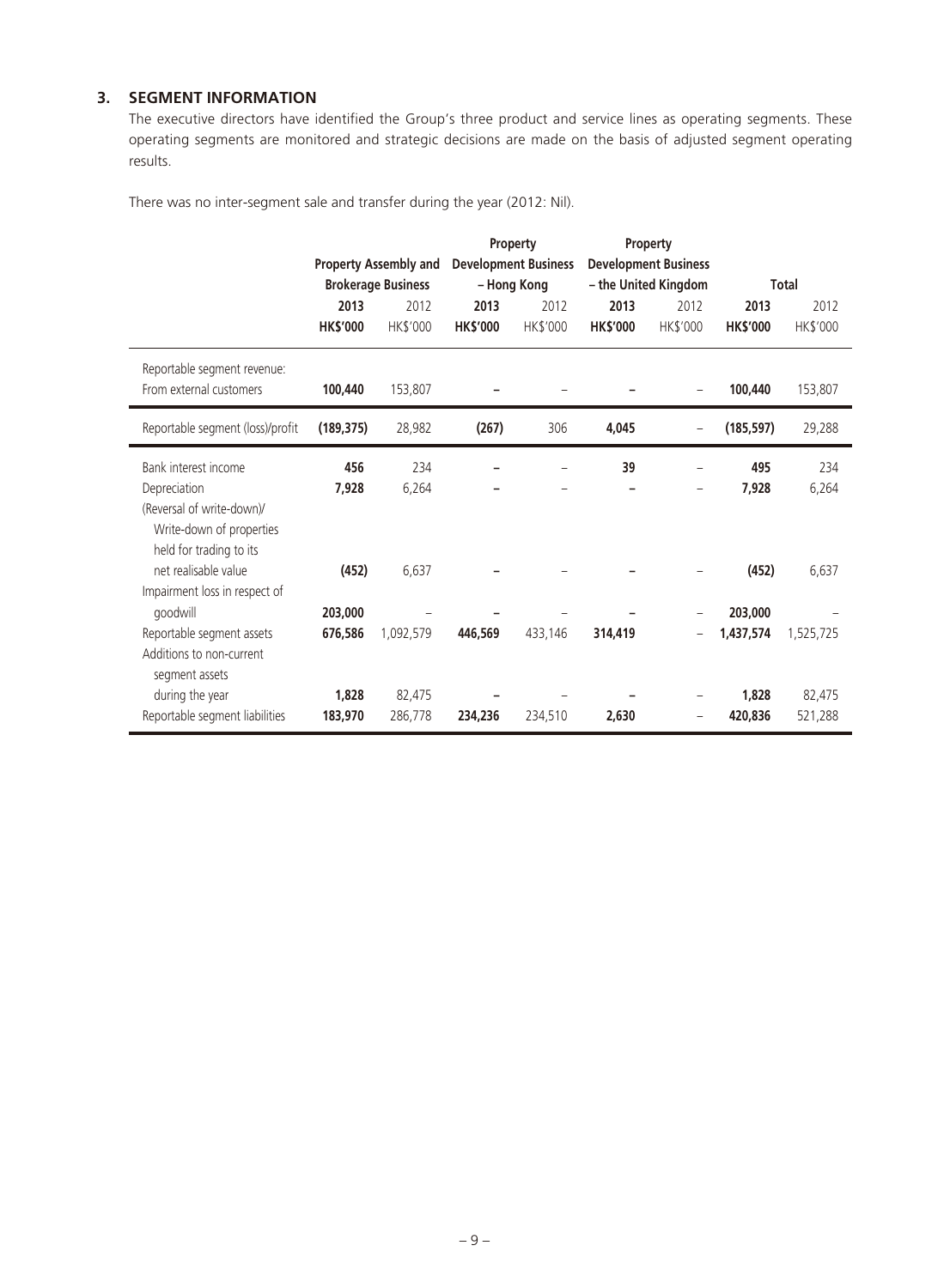The totals presented for the Group's operating segments reconcile to the Group's key financial figures as presented in the financial statements as follows:

|                                                                                 | 2013<br><b>HK\$'000</b> | 2012<br>HK\$'000 |
|---------------------------------------------------------------------------------|-------------------------|------------------|
| Reportable segment revenue                                                      | 100,440                 | 153,807          |
| Consolidated revenue                                                            | 100,440                 | 153,807          |
| Reportable segment profit                                                       | (185, 597)              | 29,288           |
| Renovation service income                                                       | 24                      | 396              |
| Net fair value gain/(loss) on financial assets at fair value through            |                         |                  |
| profit or loss                                                                  | 1,009                   | (282)            |
| Reclassified from equity to profit or loss on significant decline in fair value |                         |                  |
| of available-for-sale financial assets                                          |                         | (3,877)          |
| Reclassified from equity to profit or loss on disposal of available-for-sale    |                         |                  |
| financial assets                                                                | (9)                     |                  |
| Interest income                                                                 | 6,010                   | 9,950            |
| Dividend income                                                                 | 1,154                   | 1,299            |
| Rental income                                                                   | 6,050                   |                  |
| Share of profit of associates                                                   | 413<br>535              |                  |
| Share of profit of a jointly controlled entity<br>Finance costs                 |                         |                  |
| Exchange loss, net                                                              | (1)<br>(5,966)          |                  |
| Equity-settled share-based payments                                             | (3,505)                 |                  |
| Unallocated corporate income                                                    | 4                       | 1,208            |
| Unallocated corporate expenses                                                  | (10, 584)               | (8, 132)         |
| (Loss)/Profit before income tax                                                 | (190, 463)              | 29,850           |
|                                                                                 |                         |                  |
| Reportable segment assets                                                       | 1,437,574               | 1,525,725        |
| Available-for-sale financial assets                                             | 90,676                  | 93,797           |
| Financial assets at fair value through profit or loss                           | 607                     | 3,198            |
| Corporate cash and bank balances and short term deposits                        | 205,152                 | 517,973          |
| Investment properties                                                           | 190,000                 |                  |
| Share of net assets of associates                                               | 413                     |                  |
| Share of net assets of a jointly controlled entity                              | 535                     |                  |
| Amounts due from associates                                                     | 72,415                  | 68,059           |
| Amounts due from a jointly controlled entity                                    | 4,631                   | 4,620            |
| Other corporate assets                                                          | 3,835                   | 3,107            |
| Group assets                                                                    | 2,005,838               | 2,216,479        |
| Reportable segment liabilities                                                  | 420,836                 | 521,288          |
| Borrowings                                                                      | 90,135                  |                  |
| Deferred tax liabilities                                                        | 616                     |                  |
| Other corporate liabilities                                                     | 1,805                   | 118              |
|                                                                                 |                         |                  |
| Group liabilities                                                               | 513,392                 | 521,406          |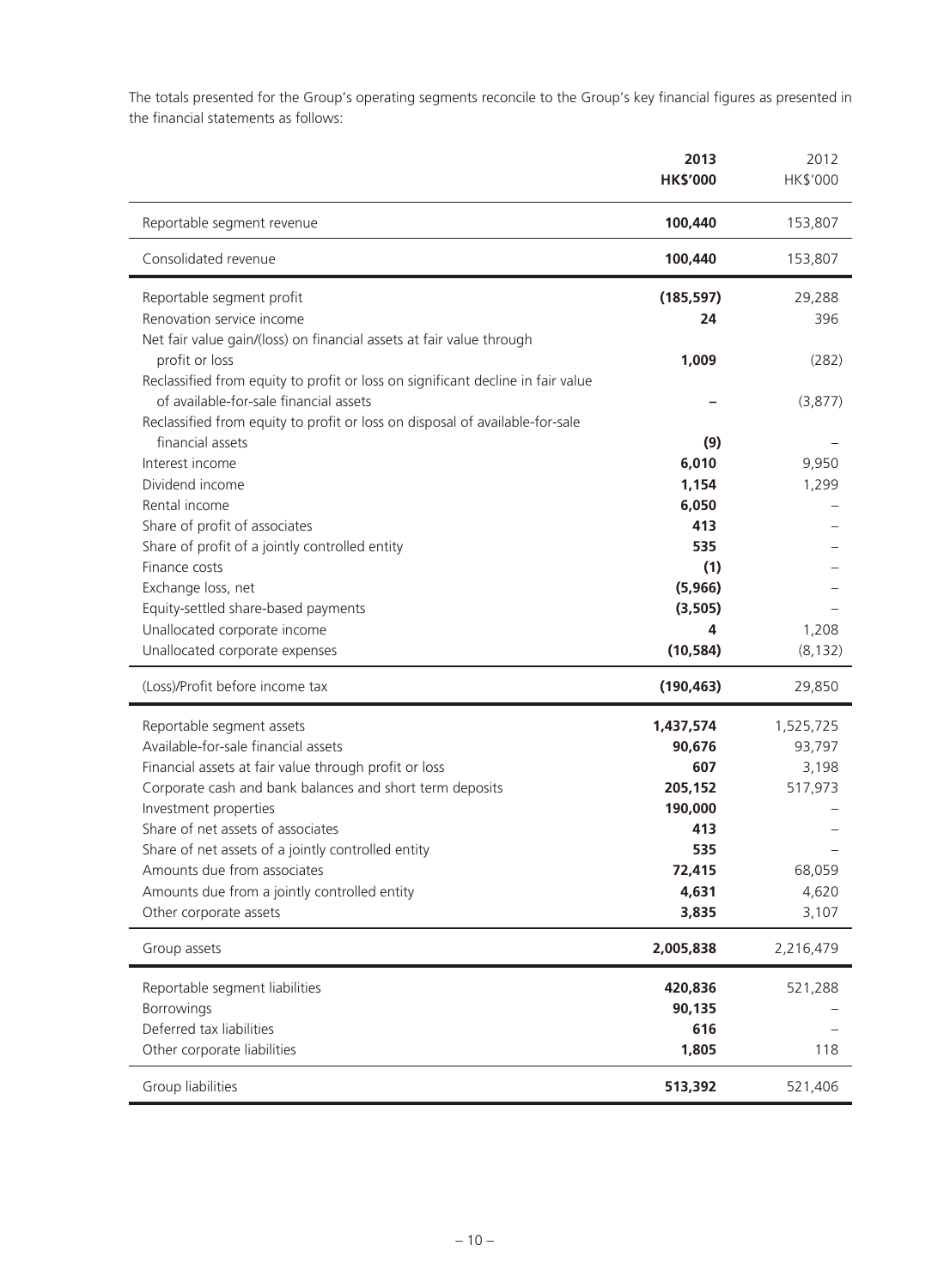All revenue from external customers and non-current assets are located in Hong Kong. The geographical location of customers is based on the location at which the services were provided and the goods were delivered. The geographical location of non-current assets is based on the physical location of the assets.

During the year, there was neither no revenue from external customers attributable to the Cayman Islands (domicile) (2012: Nil) nor no non-current assets were located in the Cayman Islands (2012: Nil). The country of domicile is the country where the Company was incorporated.

Revenue from the major customers is as follows:

|            | 2013<br><b>HK\$'000</b> | 2012<br>HK\$'000 |
|------------|-------------------------|------------------|
| Customer A | 72,187                  | 78,775           |
| Customer B |                         | 36,986           |
| Customer C | 15,361                  |                  |
|            | 87,548                  | 115,761          |

All the above revenue was derived from the Property Assembly and Brokerage Business.

# **4. REVENUE**

The Group's principal activities are disclosed in note 1. Revenue from the Group's principal activities recognised during the year is as follows:

|                                                       | 2013<br><b>HK\$'000</b> | 2012<br>HK\$'000 |
|-------------------------------------------------------|-------------------------|------------------|
| Commission income<br>Lease management services income | 99,283<br>1,157         | 152,653<br>1,154 |
|                                                       | 100,440                 | 153,807          |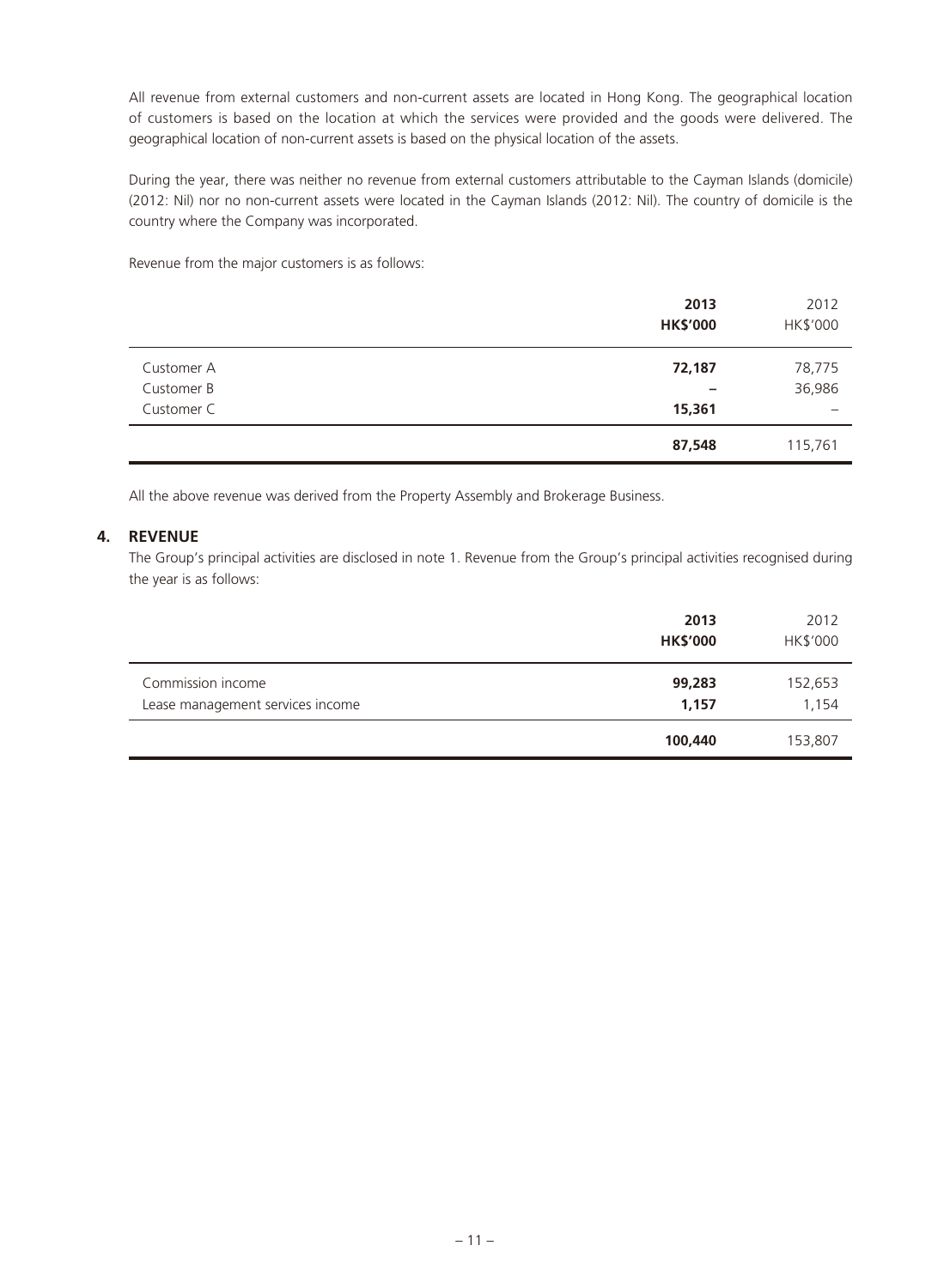# **5. (LOSS)/PROFIT BEFORE INCOME TAX**

|                                                                              | 2013<br><b>HK\$'000</b> | 2012<br><b>HK\$'000</b> |
|------------------------------------------------------------------------------|-------------------------|-------------------------|
| (Loss)/Profit before income tax is arrived at after charging/(crediting)     |                         |                         |
| the following:                                                               |                         |                         |
| Auditor's remuneration                                                       |                         |                         |
| - current year provision                                                     | 695                     | 632                     |
| - under-provision in respect of previous years                               | 8                       | 32                      |
| Cost of inventories recognised as expense including:                         |                         |                         |
| - (Reversal of write-down)/Write-down of properties held for trading         |                         |                         |
| to its net realisable value                                                  | (452)                   | 6,637                   |
| Depreciation                                                                 | 8,369                   | 6,945                   |
| Directors' remuneration                                                      | 2,865                   | 1,614                   |
| Equity-settled share-based payments                                          | 3,505                   |                         |
| Exchange loss/(gain), net                                                    | 6,048                   | (1,208)                 |
| Minimum lease payments under operating lease rentals for land and            |                         |                         |
| buildings                                                                    | 5,221                   | 3,560                   |
| Net fair value (gain)/loss on financial assets at fair value through         |                         |                         |
| profit or loss                                                               | (1,009)                 | 282                     |
| Reclassified from equity to profit or loss on significant decline in         |                         |                         |
| fair value of available-for-sale financial assets                            |                         | 3,877                   |
| Reclassified from equity to profit or loss on disposal of available-for-sale |                         |                         |
| financial assets                                                             | 9                       |                         |

# **6. INCOME TAX EXPENSE**

Hong Kong profits tax has been provided at the rate of 16.5% (2012: 16.5%) on the estimated assessable profits arising in Hong Kong for the year. Taxation for overseas subsidiaries is charged at the appropriate current rates of taxation ruling in the relevant countries.

Income tax in the consolidated income statement is as follows:

|                                                  | 2013<br><b>HK\$'000</b> | 2012<br><b>HK\$'000</b> |
|--------------------------------------------------|-------------------------|-------------------------|
| Current tax - Hong Kong profits tax              |                         |                         |
| Provision for the year                           | 3,209                   | 6,427                   |
| Under/(Over)-provision in respect of prior years | 286                     | (796)                   |
|                                                  | 3,495                   | 5,631                   |
| <b>Current tax - Overseas</b>                    |                         |                         |
| Provision for the year                           | 828                     |                         |
| Deferred tax                                     |                         |                         |
| Origination of temporary differences             | 616                     |                         |
| <b>Total income tax expense</b>                  | 4,939                   | 5,631                   |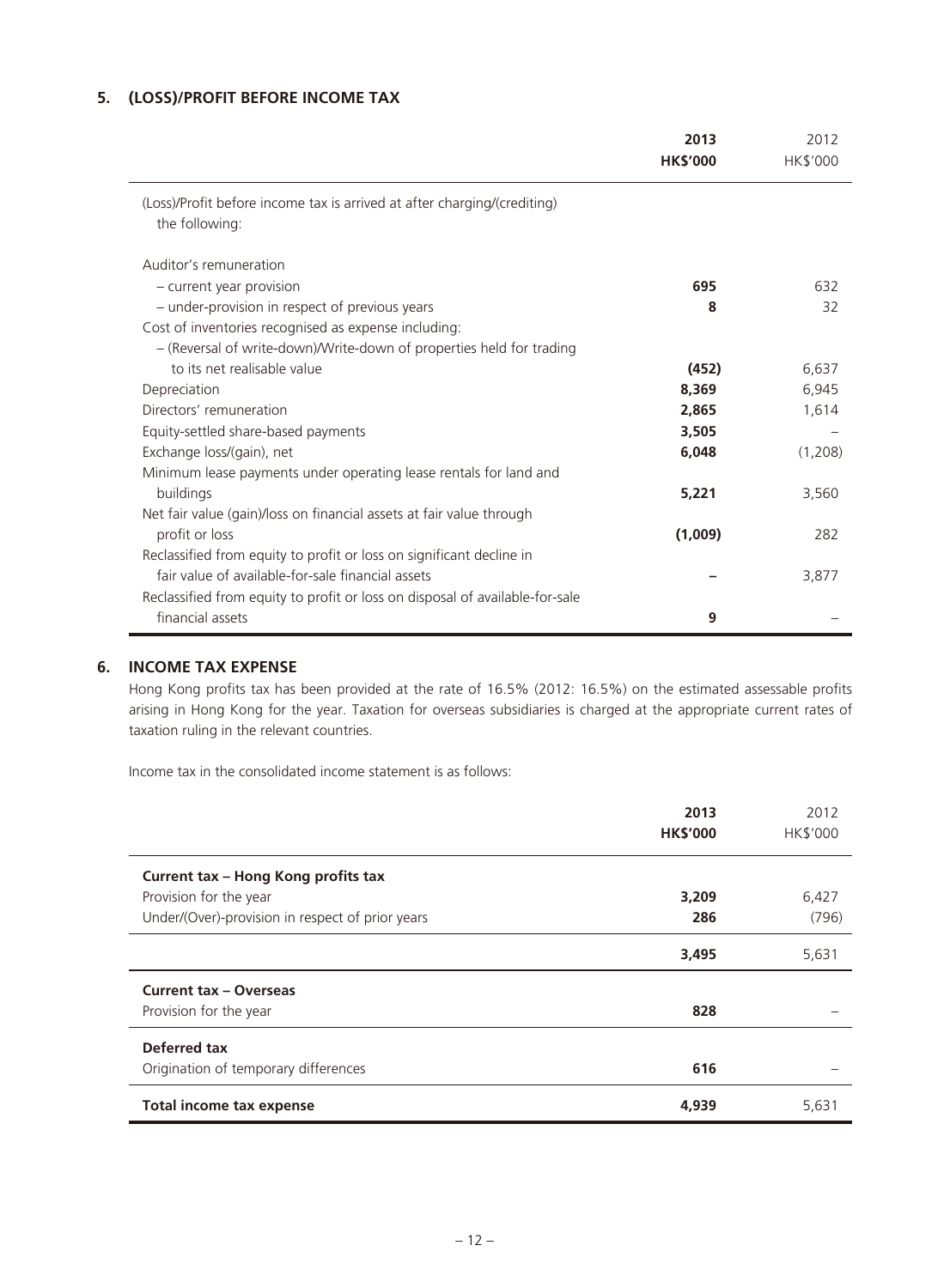# **7. DIVIDENDS**

(a) Dividend attributable to the year:

|    |     |                                                                                                                                         | 2013<br><b>HK\$'000</b> | 2012<br>HK\$'000 |
|----|-----|-----------------------------------------------------------------------------------------------------------------------------------------|-------------------------|------------------|
|    |     | No proposed final dividend for the year (2012: HK0.287 cent<br>per share)                                                               |                         | 9,983            |
|    | (b) | Dividend attributable to the previous year approved and paid during the year:                                                           |                         |                  |
|    |     |                                                                                                                                         | 2013<br><b>HK\$'000</b> | 2012<br>HK\$'000 |
|    |     | Final dividend in respect of previous year of HK0.287 cent<br>(2012: HK0.287 cent) per share                                            | 9,983                   | 9,983            |
| 8. |     | (LOSS)/EARNINGS PER SHARE<br>The calculation of basic and diluted (loss)/earnings per share is based on the following data:             |                         |                  |
|    |     |                                                                                                                                         | 2013                    | 2012             |
|    |     | (Loss)/Profit for the year, attributable to owners<br>of the Company (HK\$'000)                                                         | (195, 402)              | 24,219           |
|    |     | Number of shares ('000)<br>Weighted average number of ordinary shares for the purpose of<br>basic and diluted (loss)/earnings per share | 3,478,500               | 3,478,500        |

There were no diluted potential ordinary shares for the year ended 30 June 2013 and 2012 as the outstanding share options were out of the money for the purpose of the diluted (loss)/earnings per share calculation.

# **9. GOODWILL**

Goodwill arose from the acquisition of Richfield Realty Limited in 2007. The net carrying amount of HK\$271,000,000 (2012: HK\$474,000,000) as at 30 June 2013 is attributable to the Property Assembly and Brokerage Business.

|                                                                                           | 2013<br><b>HK\$'000</b> | 2012<br>HK\$'000 |
|-------------------------------------------------------------------------------------------|-------------------------|------------------|
| Cost<br>At 1 July and 30 June                                                             | 474,000                 | 474,000          |
| <b>Accumulated impairment loss</b><br>At 1 July<br>Impairment loss recognised in the year | 203,000                 |                  |
| At 30 June                                                                                | 203,000                 |                  |
| <b>Net carrying amount</b>                                                                | 271,000                 | 474.000          |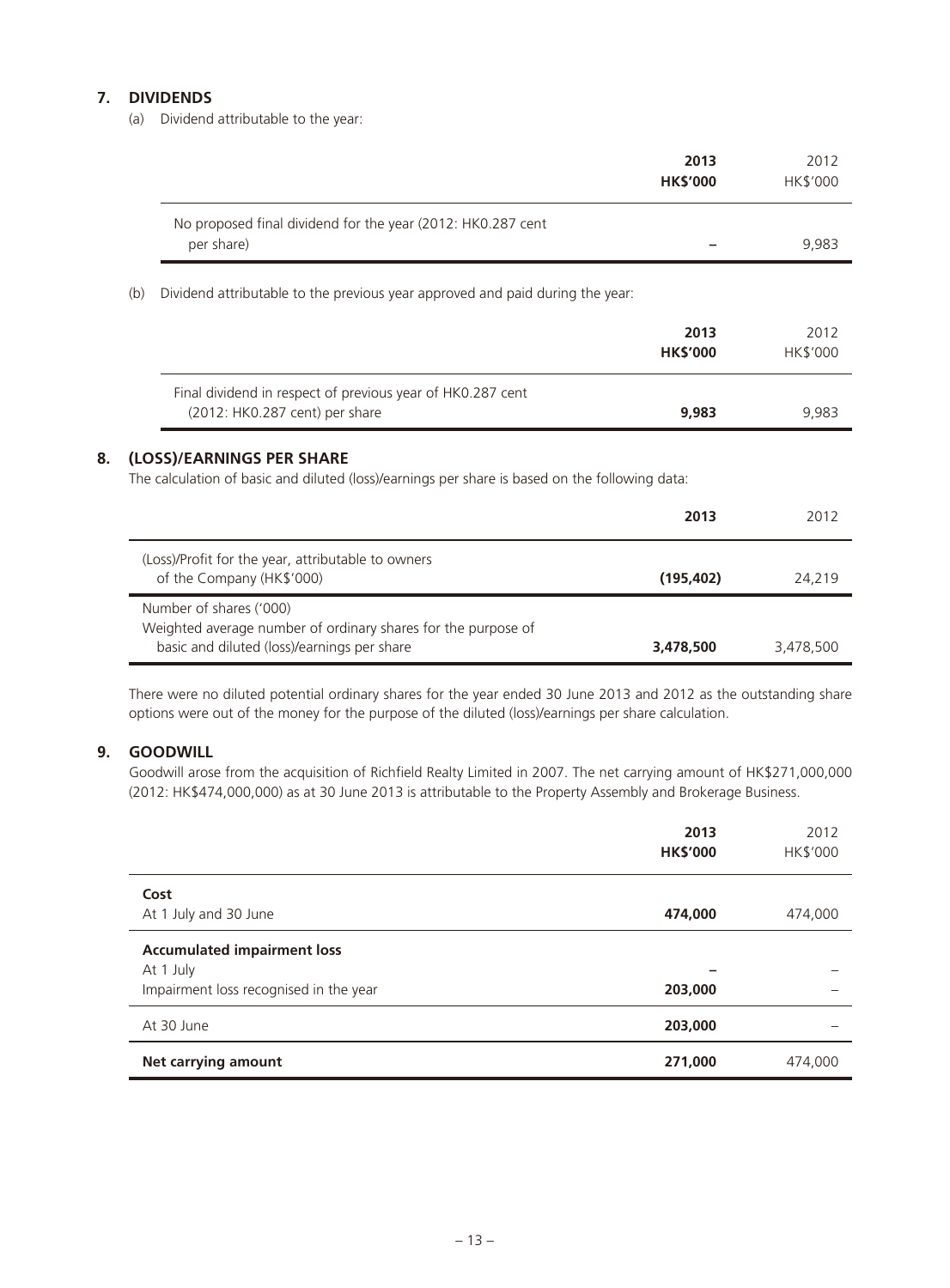### **10. TRADE RECEIVABLES**

The Group generally allows a credit period of 1 month (2012: 1 month) to its trade customers within Property Assembly and Brokerage Business, in accordance with the terms of the mutual agreements after individual negotiations.

Based on the invoice dates, ageing analysis of trade receivables is as follows:

|                 | 2013<br><b>HK\$'000</b> | 2012<br>HK\$'000 |
|-----------------|-------------------------|------------------|
| Within 90 days  | 25,108                  | 16,476           |
| 91 to 180 days  | 29,689                  | 133              |
| 181 to 365 days | 1,246                   | 4,937            |
| Over 365 days   | 2,630                   | 3,314            |
|                 | 58,673                  | 24,860           |

All trade receivables are subject to credit risk exposure. Impairment on trade receivables is recognised when the debts are identified to be irrecoverable.

Based on due date, ageing analysis of trade receivables is as follows:

|                                                      | 2013<br><b>HK\$'000</b> | 2012<br><b>HK\$'000</b> |
|------------------------------------------------------|-------------------------|-------------------------|
| Neither past due nor impaired                        | 25,108                  | 16,476                  |
| Less than 90 days past due<br>Over 90 days past due  | 29,689<br>3,876         | 133<br>8,251            |
| Trade receivables that are past due but not impaired | 33,565                  | 8,384                   |
|                                                      | 58,673                  | 24,860                  |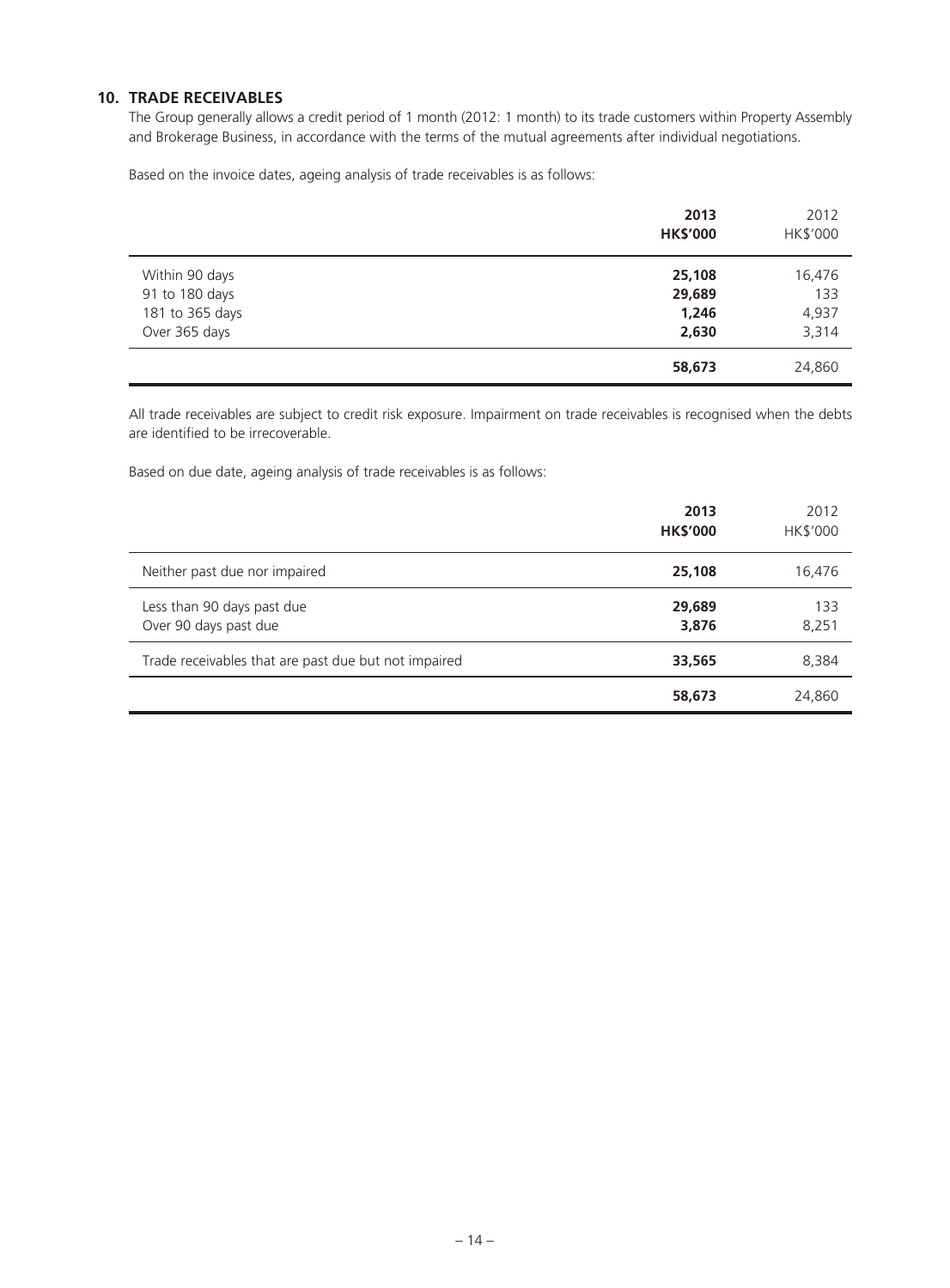# **11. MATERIAL RELATED PARTY TRANSACTIONS**

#### **11.1 The following transactions were carried out with the related parties:**

|                                                                                                                       | 2013<br><b>HK\$'000</b> | 2012<br>HK\$'000 |
|-----------------------------------------------------------------------------------------------------------------------|-------------------------|------------------|
| Equipment acquired from a related company in which one of the                                                         |                         |                  |
| directors of the Company is a common director and controlled by<br>one of the substantial shareholders of the Company | 257                     | 707              |
| Printing fees paid to a related company in which one of the directors                                                 |                         |                  |
| of the Company is a common director and controlled by one of                                                          |                         |                  |
| the substantial shareholders of the Company                                                                           | 277                     | 263              |
| Professional fees paid to a related company in which one of                                                           |                         |                  |
| the directors of the Company is a partner                                                                             |                         | 400              |
| Rental expenses paid to a related company owned by a director of                                                      |                         |                  |
| a subsidiary of the Company                                                                                           | 953                     | 970              |
| Rental expenses paid to a related company owned by one of                                                             |                         |                  |
| the substantial shareholders of the Company                                                                           | 3,190                   | 1,296            |
| Commission income received from a jointly controlled entity                                                           |                         | 1,290            |
|                                                                                                                       | 4.677                   | 4,926            |

These transactions were conducted at pre-determined prices in accordance with terms mutually agreed between the Group and these related parties. These transactions are conducted in the normal course of business.

#### **11.2 Key management personnel compensation**

|                              | 2013<br><b>HK\$'000</b> | 2012<br>HK\$'000 |
|------------------------------|-------------------------|------------------|
| Short-term employee benefits | 13,137                  | 18.767           |

# **12. LITIGATION**

During the year, there were two litigation claims relating to labour dispute made against the Group. Those claims concerned the former employees of the Group who made claims on account of alleged bonuses due in relation to the property assembly projects undertaken by the Group during their course of employment.

The Labour Tribunal judged that the Group is liable to pay HK\$4,525,000 to the former employees. Accordingly, the provision for legal claim of HK\$4,525,000 has been provided in the financial statements during the year. The Group appealed against the decision to the High Court. As at the date of the approval of the financial statements, the litigations are still in progress.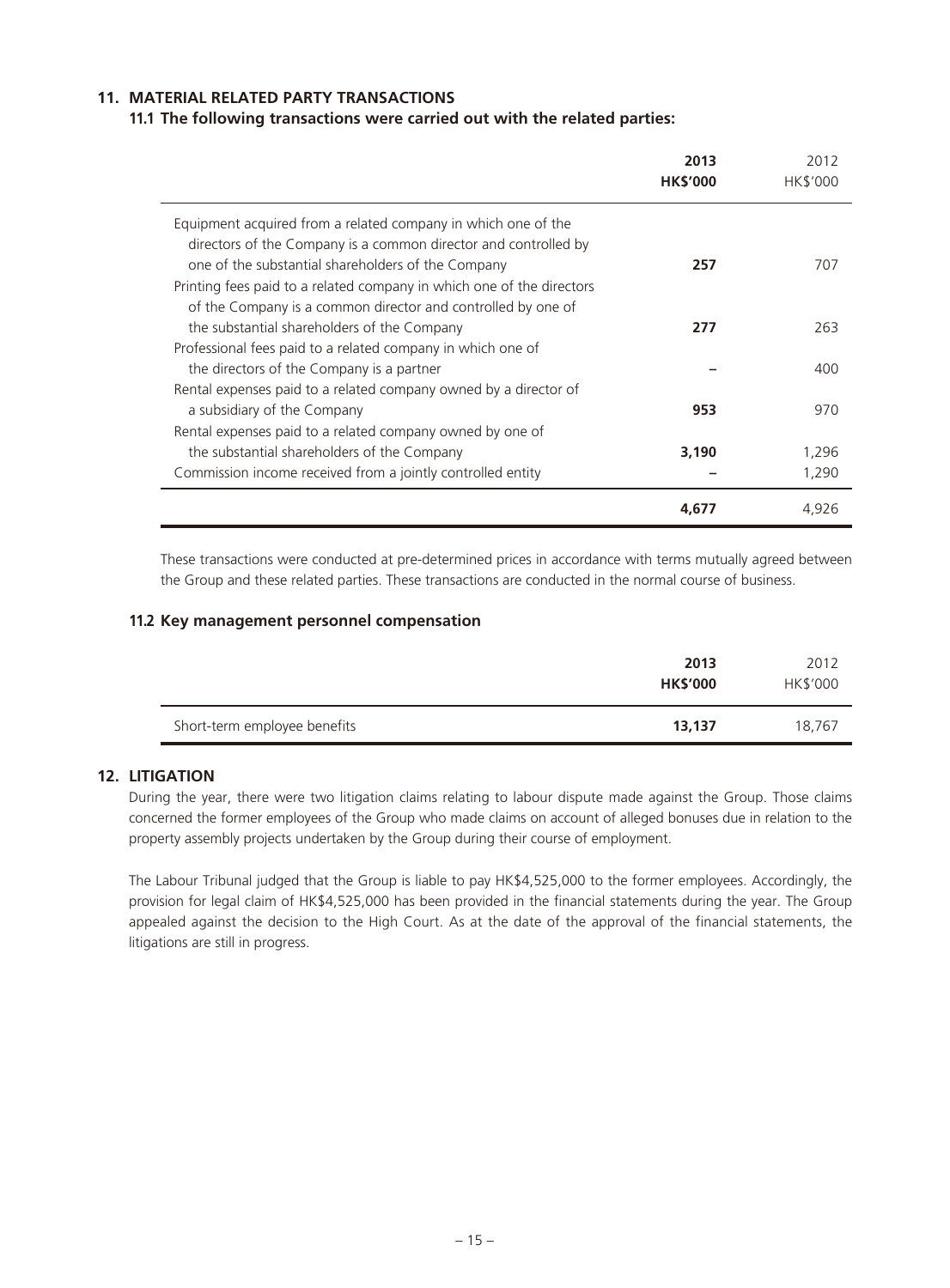# **MANAGEMENT DISCUSSION AND ANALYSIS**

# **OVERVIEW**

Richfield Group Holdings Limited (the "Company") and its subsidiaries (collectively the "Group") is principally engaged in provision of property brokerage services, carrying out schemes for property consolidation, assembly and redevelopment, property trading and property development. The Group is currently reviewing and analysing the potential value and engaged in various property assembly projects and redevelopment projects. Those engaged projects are all residential and commercial properties which located in Hong Kong Island and Kowloon. Since there was a judgment delivered by the Court of Final Appeal of Hong Kong in May 2013, the Group is proceeding to evaluate the possible impact of the judgment on the engaged local projects before deciding on the actions to be taken. In addition to the two redevelopment projects in Hong Kong, the Group has acquired a new redevelopment project in central London, United Kingdom in August 2012.

# **FINANCIAL PERFORMANCE**

The Group recorded a turnover (from continuing operations) of approximately HK\$100,440,000 in the year, representing a decrease of approximately 34.7% comparing with the previous financial year of approximately HK\$153,807,000. The significant decrease in turnover was mainly attributed to the decrease in revenue of the property assembly and brokerage business. The business of property assembly and brokerage contributes the whole revenue of the Group for the year and no revenue has been generated from the business of property development for the year.

Loss before income tax of the Group for the year was approximately HK\$190,463,000, while a profit before income tax of approximately HK\$29,850,000 was recorded for the previous financial year. Due to the decrease of turnover and the impairment of goodwill, loss attributable to owners of the Company for the year of approximately HK\$195,402,000 was recorded when compared with the profit attributable to the owners of the Company of approximately HK\$24,219,000 for the last financial year.

# **BUSINESS OVERVIEW**

#### **Property Assembly and Brokerage Business**

The Hong Kong economy grew at a moderate peace in the first quarter of 2013, by 2.8% in real terms over a year earlier. The inflation pressures remained moderate in year 2013. Externally, the resolution of the euro debt crisis and fiscal problems in the advanced economies, as well as the withdrawal of the abundant global liquidity, they could be long drawn-out processes that posing downside risks to the global economy. Nevertheless, the Government introduced different stages of demand management measures to curb property prices for both residential and non-residential properties in October 2012 and February 2013. The measures include introducing the Buyer's Stamp Duty ("BSD") and adjustments on Special Stamp Duty ("SSD") for the residential properties in October 2012; increasing the Ad Valorem Stamp Duty ("AVD") rates for residential and non-residential property transactions; advancing the charging of AVD on non-residential property transactions and tightening the terms of mortgage lending in February 2013. Yet supplies of residential properties were limited in the year, property owners and developers stayed on the sideline and awaiting further changes of the market. Acquisition costs and construction costs were also increased noticeably that affected the redevelopment plans of developers. Overall flat prices have surpassed the 1997 peak by rampant 38%. Some of the acquisition projects were affected by the volatile property market and standstill during the year. Although the property market was unstable during the year, the Group has not changed its long-standing core business and continued to reach the requirement of owners of the old buildings and actively provide possible assistance as appropriate.

During the financial year, the turnover from the property assembly and brokerage business recorded a decrease to approximately HK\$100,440,000, down by 34.7% from the last financial year of approximately HK\$153,807,000. The operating loss for the property assembly and brokerage business was approximately HK\$189,375,000 while an operating profit of approximately HK\$28,982,000 was recorded for the last financial year. The unfavorable result for the year was mainly attributable to the decrease in number of property acquisition projects completed and the goodwill impairment. The uncertain economic prospects as well as the Government demand management measures were the key factors of the deterioration in number of property assembly projects completed.

For the year ended 30 June 2013, the Group has completed 4 major assembly projects, which are mainly located in Hong Kong Island and Kowloon, including Aberdeen, Western District, Wong Tai Sin and Cheung Sha Wan etc. Those projects are mainly located along the metro line in the city. The total contract sum and the total revenue for those major completed projects recorded for the year are approximately HK\$916,000,000 and HK\$27,000,000,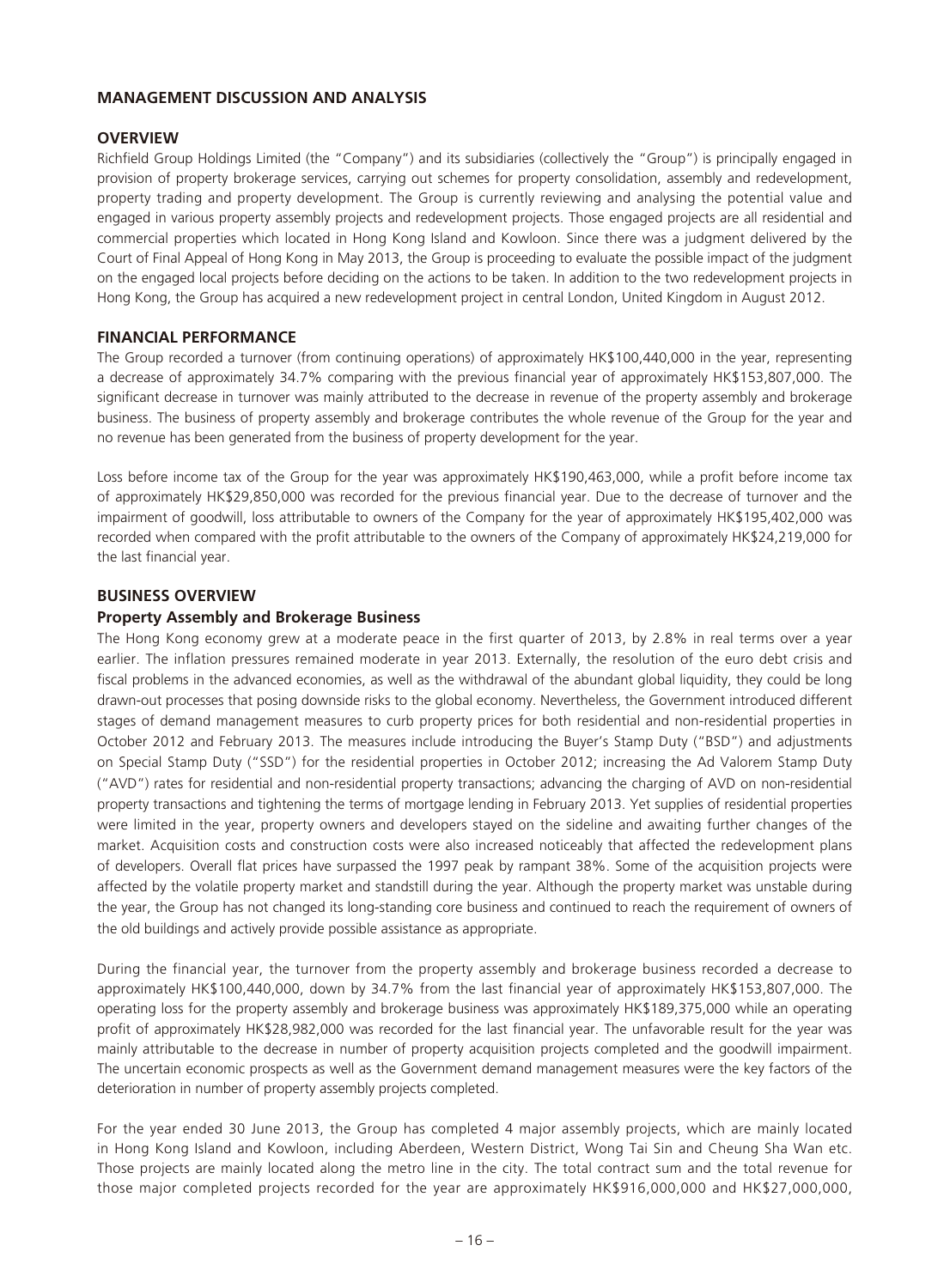respectively, while the total accumulated contract sum for those major completed projects since their commencement is approximately HK\$1,646,000,000. The revenue received from those projects completed in previous years is approximately HK\$35,000,000, and the revenue received from other incomplete projects is approximately HK\$38,000,000.

As at 30 June 2013, the Group was reviewing, monitoring and engaging in various property assembly projects which are mainly located in Hong Kong Island and Kowloon. The projects located in Hong Kong Island are mainly in Mid-Levels, Sheung Wan, Causeway Bay, Western District, Shau Kei Wan, Quarry Bay and Aberdeen, etc. while the projects located in Kowloon are mainly in Mong Kok, Sham Shui Po, Tai Kok Tsui, Ho Man Tin, Kwun Tong, To Kwa Wan and Kowloon City etc.

#### **Human Resources**

The Group employed approximately 80 staff for the real estate team in the year. The Group is conscious that professional and experienced team members are the key to the successful and sustainable property assembly and brokerage business. Thus, the Group constantly organised internal training to reinforce professional skills of the staff as well as to update the market information to the sales team. The Group believes that staff with comprehensive knowledge is the foundation of being a sustainable corporate.

#### **Corporate Social Responsibilities**

The Group believes that education is important to the youngsters. They would be the foundation of our society in the future. Therefore, the Group has set up a "Richfield Group Scholarship" with a local University for students studying the subject "Planning and Development" in Bachelor of Science in Property Management programme during the year. The subject covers knowledge on urban planning in which the Group believes that it is an essential and important issue for the society. During the year, the nominated candidates have been awarded the scholarship for the academic year 2012-2013 according to their academic performance.

Besides, the Group often comes across people, including the elderly, tenants and underprivileged groups, who live in old districts and dilapidated buildings during the process of property assembly. Most of them are indeed lack of assistance. The Group has donated a total of \$10 million to the local non-government organization (the "NGO"), Po Leung Kuk (the "PLK"), to set up a charity fund in 2011. The fund is managed and operated by PLK independently. The aim of the fund is to help the needy, who generally lack information about assistance and measures provided by the Government and NGOs.

In addition, the Group also sponsored various local charitable activities, such as sponsoring a musical organized by the "Skywalkers" for enriching the cultural experience of youngsters; forming a staff team to participate in a charitable competition of hiking organized by "Green Power" for promoting environmental protection; and donating the abandon office furniture to the "Crossroads Foundation" for redistributing them to those in need etc.

# **Property Development Business**

During the year, the Group kept on expanding its property development business, but also continued to take a conservative strategy on investment in new projects in view of the uncertainties in the global scene. Benefited from the low interest rate, various cooling measures by the Government on property market and the keen demand by the Mainland consumers, the property value in Hong Kong was still growing moderately for the reporting year.

The shareholder's agreement with a wholly owned subsidiary of Phoenix Asia Real Estate Investment, a client of the Group for establishing an associate for a property development project at Nos. 18-32 Junction Road, Kowloon, Hong Kong ("Junction Road Property"), which the Group has 30% equity interests, has been proceeded in 2011. The project has a site area of approximately 10,200 square feet and a gross floor area of approximately 84,000 square feet. The vacant possession of the project was completed in June 2011 and the development work has also been commenced last year. The Group is intended to develop it into a composite residential/commercial building.

In addition, the Group has acquired all the property units of another project at Nos. 142-154 Carpenter Road, Kowloon ("Carpenter Road Property") during the year ended 30 June 2012. It has a site area of approximately 9,100 square feet. The Group holds 100% equity interests of the project.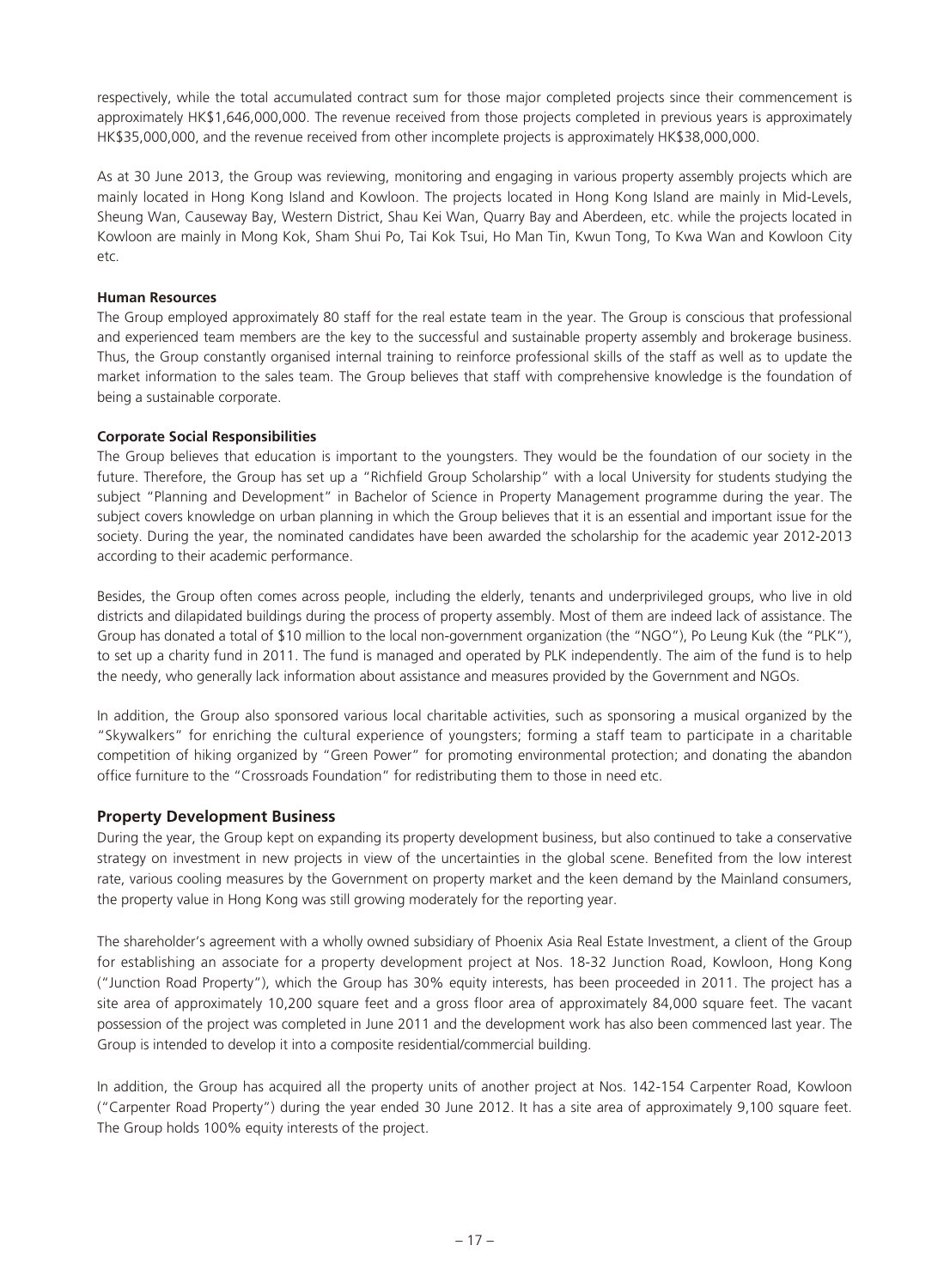There was a judgment delivered by the Court of Final Appeal ("CFA") of Hong Kong in May 2013 for the definition of "House". As the applications regarding the re-development of the projects are still subject to be reviewed by the relevant government departments, and the Directors would require more time to review the CFA Judgment, the Board is of the view that it may be premature for the Directors to assess the potential impact of the CFA Judgment on the re-development of the above two projects at this stage. In the meantime, for the Junction Road Property, the Group will co-operate with its joint venture partner to assess the possible impact of the CFA Judgment and to estimate the land premiums, if any, as may be charged by the Government for the redevelopment proposal. Regarding the Carpenter Road Properties, the Group will also proceed to evaluate the possible impact of the CFA Judgment before deciding on the actions to be taken, which may include continue with the re-development plan or to dispose of its interest in the Carpenter Road Properties.

Apart from the two local property development projects, the Group has acquired another redevelopment project in central London at Nos. 119-122 Bayswater Road, London, United Kingdom. The property is located on Bayswater Road, which is directly opposite to Hyde Park. It is well served by London public transport with Underground Station located within one minute walking distance. The property has a site area of approximately 8,300 square feet and formerly comprised 4 old Victorian terraced houses that were converted into a hotel with retail shops at ground floor. The property was acquired with an approval consented scheme which can be developed into high quality residential apartments with retail shops at ground floor and the total gross internal area is approximately 33,000 square feet. The main reason for diversifying to central London is that the prime centre London continues to be benefited from overseas demand with buyer looking for a safe haven for their capital.

The Group will continue to explore the best possible business development proposal as well as to enhance the benefit of the shareholders while overcoming the challenges ahead.

# **PROSPECTS**

In the midst of low interest rate environment and tight demand-supply balance of flats, the residential property market of Hong Kong re-gained momentum in the first two months of 2013. Also, the inbound tourism maintained a solid growth; the growth of total visitor arrivals picked up by 13.5% over a year earlier to 12.7 million. The overall flat prices rose by 5% between December 2012 and March 2013.

However, since the Government introduced different stages of demand management measures to curb property prices for both residential and non-residential properties in October 2012 and February 2013, the trading activities slowed down obviously in the first few months of 2013. Yet supplies of residential properties were limited in the year, property owners and developers stayed on the sideline and awaiting for further changes of the market. Although the Government lowered the compulsory auction sales threshold of old building from 90% to 80% since 1 April 2010, it also stimulated the growth of the overall acquisition price of old buildings by landlords and owners. Overall flat prices have surpassed the 1997 peak by rampant 38%. It became a new kind of worthwhile investment by purchasing old tenement buildings for redevelopment in these years. The high acquisition price as well as the Government's demand management measures affects the plans of developers, in which seriously challenging the property assembly and brokerage business of the Group. Although the property market was unstable during the year, the Group has not changed its long-standing core business and continued to reach the requirement of owners of the old buildings and actively provide possible assistance as appropriate. The Group will focus on the property assembly projects in various prime locations around the metro area. The Group will regularly review and mange the project mix to maintain and maximize the profitability. The property assembly and brokerage business will continue to attribute a considerable and stable income to the Group, while bringing the best return to its shareholders.

In order to diversify the business scope, the Group has been engaging in property developments so as to broaden the revenue base which benefit the Company and the shareholders as a whole in the long run. The Group has been exploring the business opportunities both locally and internationally. During the year, the Group has engaged in two local property development projects in Hong Kong while investing a project in central London. The experience of the Group obtained in those projects can be applicable to our future property development projects.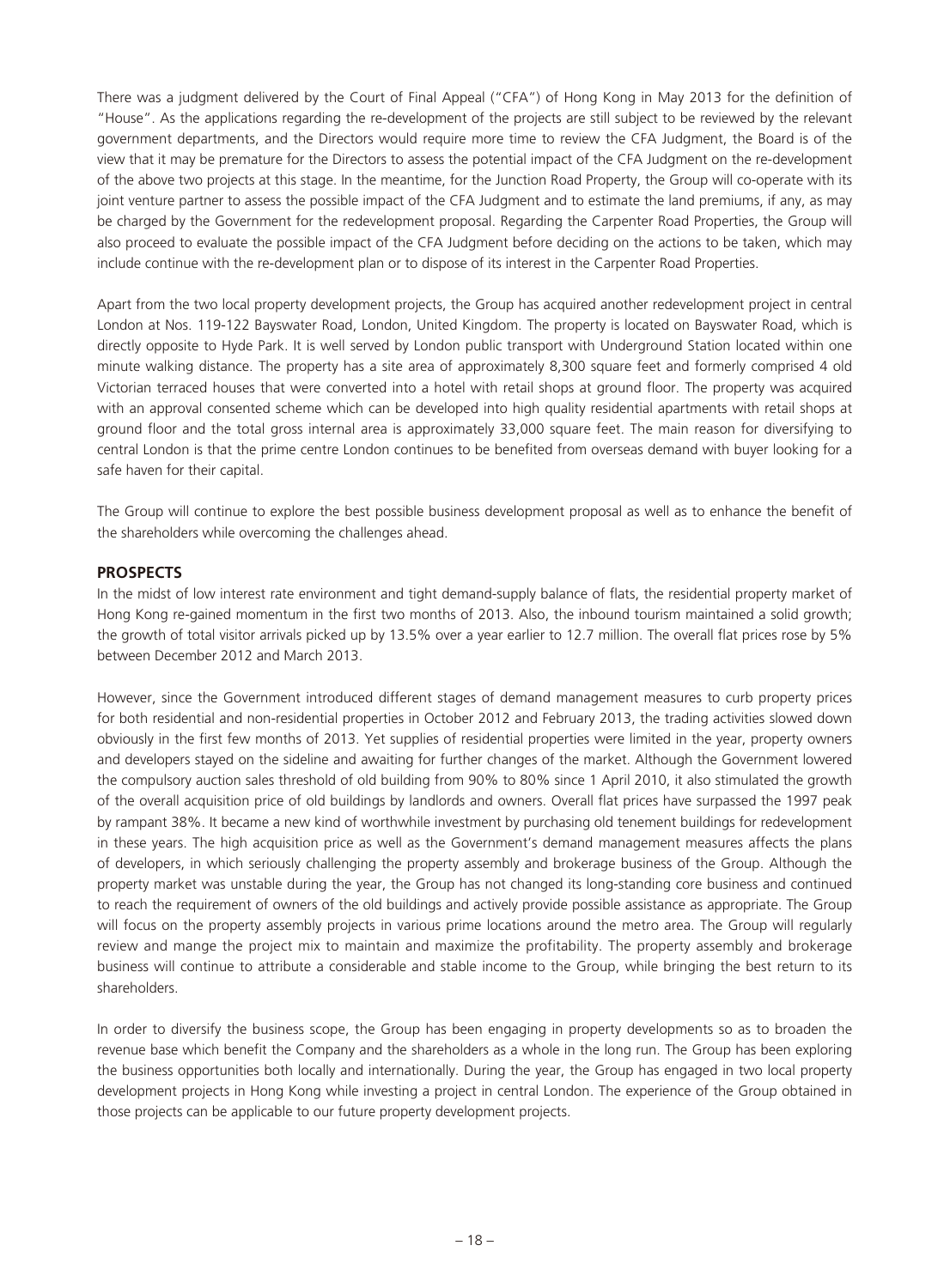Since the demand and needs of urban residential property of Hong Kong was growing continuously, the Group is still optimistic in the local property assembly and property development business. The Group would monitor the market situation closely while dedicated to develop strategically in the property assembly, brokerage and development business for driving considerable growth of the Group.

The Group has been committed to conducting the property assembly business since 2007. Apart from seeking business opportunities, the Group has also expanded its endeavours of improving the environment of the urban old districts as well as the quality of life among the neighbourhoods over the years.

# **LIQUIDITY, FINANCIAL RESOURCES AND CAPITAL STRUCTURE**

As at 30 June 2013, the Group had net current assets of approximately HK\$1,033,740,000 (2012: approximately HK\$1,224,328,000) including bank and cash balances of approximately HK\$242,013,000 (2012: approximately HK\$617,416,000).

The gearing ratio was 18.56% as at 30 June 2013 (2012: 16.99%). The gearing ratio is derived by dividing the total of borrowings and finance lease liabilities by total assets. The gearing ratio has increased for the financial year under review when compared to 30 June 2012 due to the bank borrowings for the properties under development, investment properties and leasehold properties for the year.

During the year, the Group financed its operations with its own working capital and bank borrowing. As at 30 June 2013, total unsecured and secured bank borrowings of the Group amounted to approximately HK\$370,015,000 (2012: approximately HK\$374,731,000), which are repayable within a period of not exceeding 5 years. Total other borrowings of the Group amounted to approximately HK\$2,220,000 (2012: approximately HK\$1,866,000), which are repayable within a period of not exceeding 5 years.

# **SIGNIFICANT INVESTMENT HELD, MATERIAL ACQUISITIONS OR DISPOSALS OF SUBSIDIARIES AND AFFILIATED COMPANIES, AND FUTURE PLANS FOR MATERIAL INVESTMENTS OR CAPITAL ASSETS**

Save for those disclosed in this announcement, there were no significant investment held, material acquisitions or disposals of subsidiaries and affiliated companies during the year and there is no plan for material investments or capital assets as at the date of this announcement.

# **PLEDGE OF ASSETS**

As at 30 June 2013, properties under development, investment properties and leasehold properties of the Group with a carrying value of approximately HK\$435,901,000, HK\$190,000,000 and HK\$100,618,000 (30 June 2012: approximately HK\$426,888,000, nil and HK\$103,000,000 respectively and properties held for trading of HK\$190,000,000), respectively were pledged to secure banking facilities for the Group.

# **CONTINGENT LIABILITIES**

As at 30 June 2013, the Company had given guarantees of HK\$728,000,000 (2012: HK\$728,000,000) in respect of the banking facilities of the subsidiaries and the associate for the property development projects at Nos. 142-154 Carpenter Road, Kowloon, and Nos. 18-32 Junction Road, Kowloon, Hong Kong and investment properties for those shops in Wing Lee Building, Kowloon, Hong Kong.

# **LEASE AND CONTRACTED COMMITMENTS**

The Group leases a number of properties under operating leases. The leases run for an initial period of two years (2012: two years), with an option to renew the lease and renegotiated the terms at the expiry date or at dates as mutually agreed between the Group and respective landlords/lessors. As at 30 June 2013 and 2012, none of the leases included contingent rentals.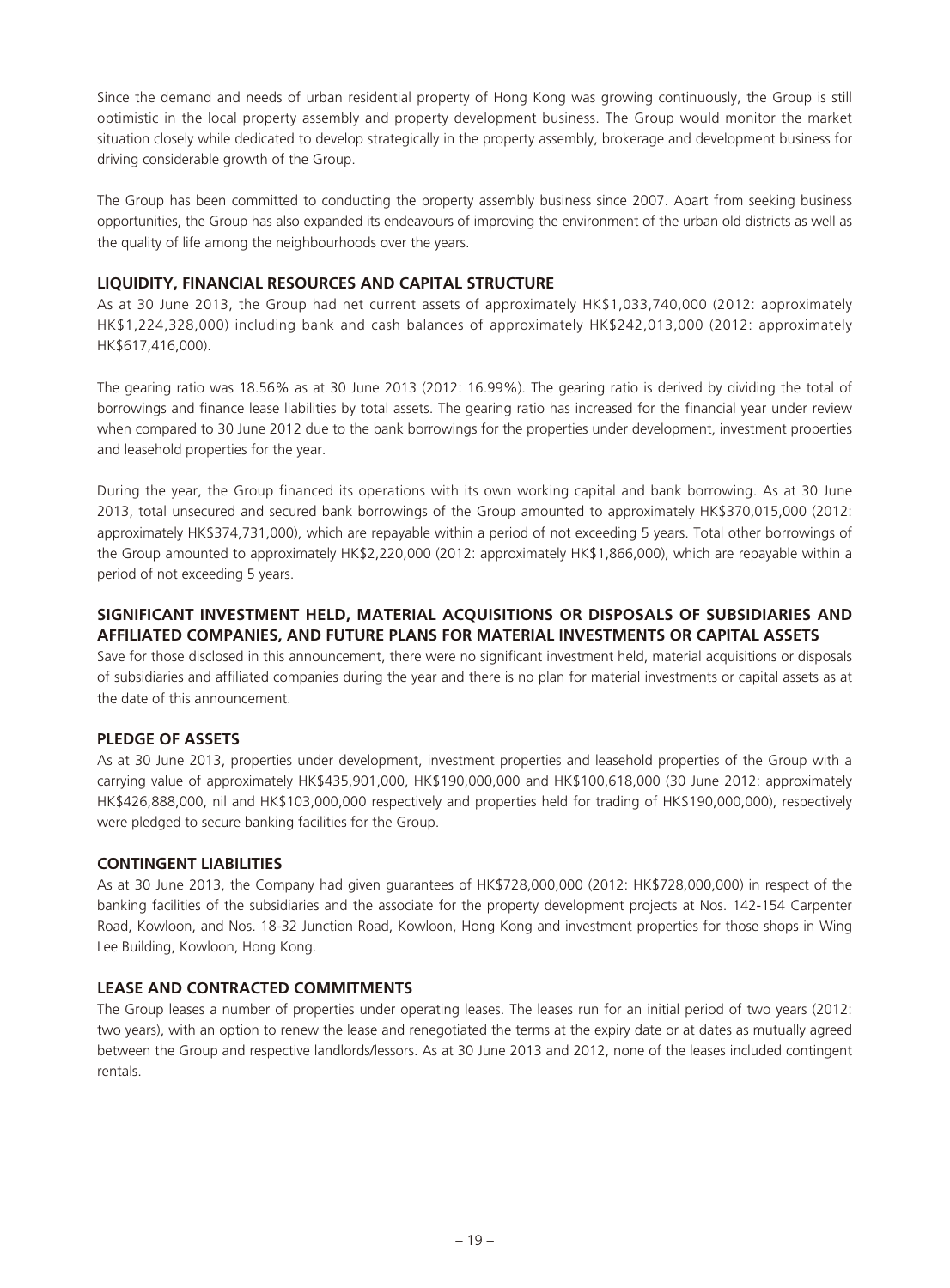At 30 June 2013, the total future minimum lease payments under non-cancellable operating leases payable by the Group are as follows:

|                              | 2013<br><b>HK\$'000</b> | 2012<br>HK\$'000 |
|------------------------------|-------------------------|------------------|
| Within one year              | 3,931                   | 758              |
| In the second to fifth years | 1,105                   |                  |
|                              | 5,036                   | 758              |

# **CAPITAL COMMITMENTS**

|                                                                         | Group                   |                  | Company                 |                  |
|-------------------------------------------------------------------------|-------------------------|------------------|-------------------------|------------------|
|                                                                         | 2013<br><b>HK\$'000</b> | 2012<br>HK\$'000 | 2013<br><b>HK\$'000</b> | 2012<br>HK\$'000 |
| Contracted but not provided for:<br>Available-for-sale financial assets | 8,844                   | 8.096            | 8,844                   | 8,096            |

#### **FOREIGN EXCHANGE EXPOSURE**

The Group's income and expenditure during the year were denominated in United States dollars ("US\$"), British Pound ("GBP"), HK dollars ("HK\$") and Renminbi ("RMB"), and most of the assets and liabilities as at 30 June 2013 were denominated in US\$, GBP, HK\$ and RMB. Accordingly, the Board is of the view that, to a certain extent, the Group is exposed to foreign currency exchange risk. For the US\$ foreign exchange exposure, the Board believes the exposure is small as the exchange rate of US\$ to HK\$ is comparatively stable. However, the Group is exposed to RMB and GBP foreign exchange exposure and fluctuation of exchange rates of RMB and GBP against HK\$ could affect the Group's results of operations. During the year, no hedging transaction or arrangement was made since the exchange rate of RMB and GBP to HK\$ is also fairly stable.

#### **TREASURY POLICIES**

The Group adopts a conservative approach towards its treasury policies. The Group strives to reduce exposure to credit risk by performing ongoing credit evaluations of the financial conditions of its customers. To manage liquidity risk, the Board closely monitors the Group's liquidity position to ensure that the liquidity structure of the Group's assets, liabilities and commitments can meet its funding requirements.

#### **SEGMENT INFORMATION**

The analysis of the principal activities and geographical locations of the operations of the Group are set out in note 3 to the financial statements.

#### **EMPLOYEES AND REMUNERATION POLICIES**

As at 30 June 2013, the Group had 133 (2012: 178) employees, including Directors. Total staff costs (including Directors' emoluments) were approximately HK\$67,992,000 for the year as compared to approximately HK\$73,255,000 in last year. Remuneration is determined with reference to market terms and the performance, qualification and experience of individual employee. Year-end bonus based on individual performance will be paid to employees as recognition of and reward for their contributions. Other benefits include contributions to statutory mandatory provident fund scheme to its employees in Hong Kong and share option scheme.

#### **DIVIDEND**

The Board does not recommend the payment of a final dividend for the year ended 30 June 2013 (2012: HK0.287 cent per ordinary share).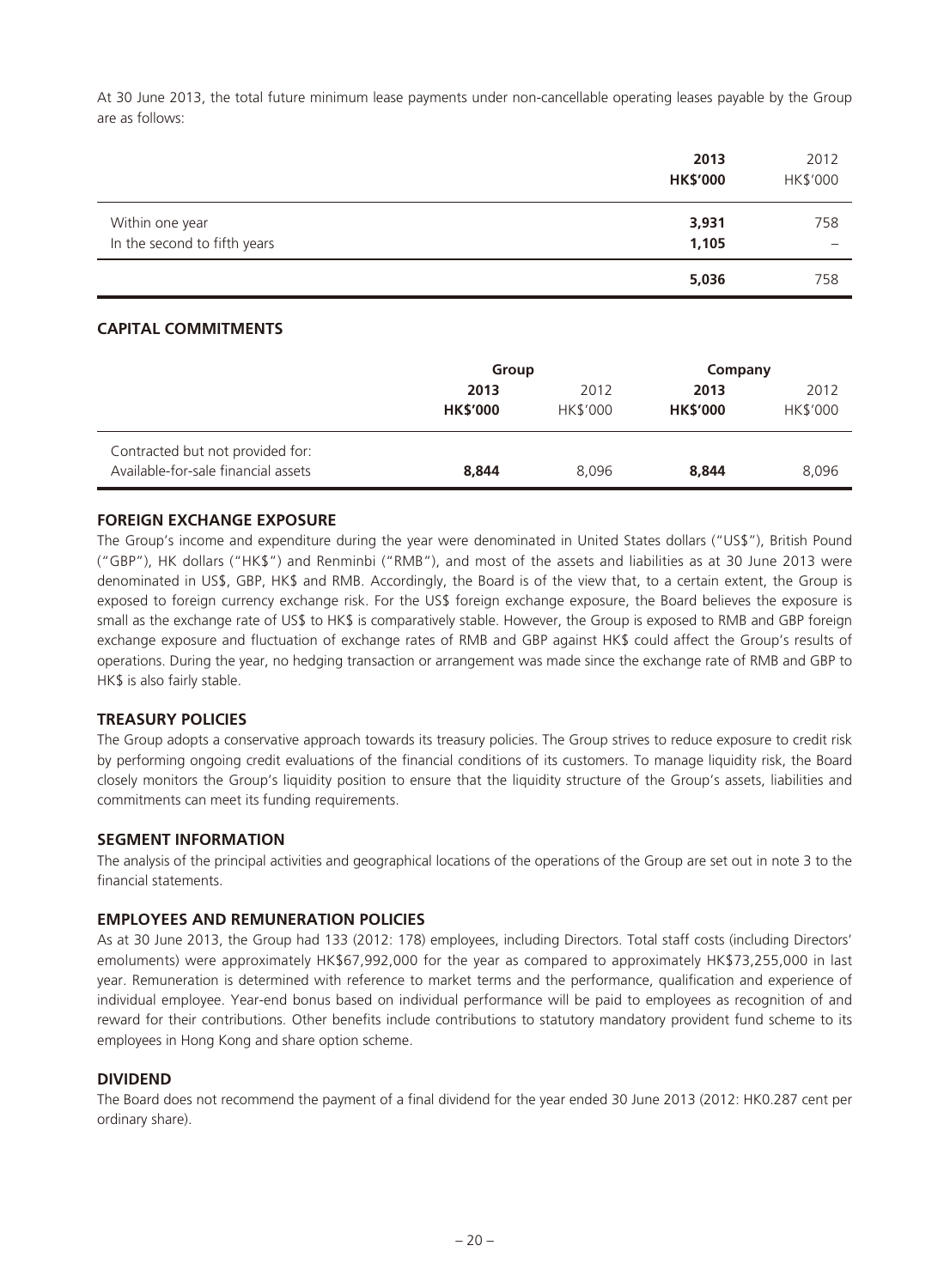# **CLOSURE OF REGISTER OF MEMBERS**

The register of members of the Company will be closed from Wednesday, 20 November 2013 to Monday, 25 November 2013, both days inclusive, during which period no transfer of shares will be registered. In order to attend the AGM, all transfer of shares, accompanied by the relevant share certificates and transfer forms, must be lodged with the Company's branch share registrars in Hong Kong, Tricor Tengis Limited at 26th Floor, Tesbury Centre, 28 Queen's Road East, Wanchai, Hong Kong for registration not later than 4:30 p.m. on Tuesday, 19 November 2013.

# **CORPORATE GOVERNANCE PRACTICES**

The Company has adopted the code provisions set out in the Corporate Governance Code and Corporate Governance Report to the Appendix 14 (the "CG Code") of the Rules Governing the Listing of Securities on the Stock Exchange (the "Listing Rules"). The Company has complied with all CG Code during the year ended 30 June 2013 except for the code provisions A.2.1 and A.2.7 of the CG Code.

Code provision A.2.1 of the CG Code specifies that the roles of chairman and chief executive officer (chief executive for the CG Code) should be separate and should not be performed by the same individual. The division of responsibilities between the chairman and chief executive officer (chief executive for the CG Code) should be clearly established and set out in writing.

Code provision A.2.7 of the CG Code specifies that the chairman should at least annually hold meetings with the nonexecutive directors (including independent non-executive directors) without the executive directors present. However, the post of chairman of the Company (the "Chairman") has been vacant since the resignation of Mr. Pong Wai San, Wilson ("Mr. Pong") as the Chairman with effect from 5 February 2008 and therefore no meeting of the Chairman and non-executive Directors has been held during the year ended 30 June 2013. If candidate with suitable skills and experience is identified within or outside the Group, the Company will make necessary arrangement for the new appointment at appropriate time.

# **CODE OF CONDUCT REGARDING SECURITIES TRANSACTIONS BY DIRECTORS**

The Company has adopted a code of conduct regarding securities transactions by Directors on terms no less exacting than the required standard of dealings set out in the Model Code for Securities Transactions by Directors of Listed Issuers (the "Model Code") as set out in the Appendix 10 of the Listing Rules. Having made specific enquiry of all Directors, the Company was not aware of any non-compliance with such required standard of dealings and its code of conduct regarding securities transactions by Directors throughout the year.

# **REMUNERATION COMMITTEE**

According to the Listing Rules, the Company has to set up a remuneration committee comprising a majority of independent non-executive Directors. The remuneration committee of the Company (the "Remuneration Committee") was established on 23 March 2007 with written terms of reference which were revised on 28 February 2011 and 30 March 2012 respectively. As at the date of this announcement, the Remuneration Committee consists of three members, of which all are independent non-executive Directors, namely Mr. Koo, Mr. Lung and Ms. Yeung, which schedules to meet at least once a year. The chairman of the Remuneration Committee is Mr. Lung and the quorum necessary for the transaction of business is two.

The revised terms of reference of the Remuneration Committee are posted on the websites of the Stock Exchange and the Company.

The roles and functions of the Remuneration Committee include to make recommendation to the Board on the remuneration packages of individual executive Directors, which include benefits in kind, pension rights and compensation payments, including any compensation payable for loss and termination of their office or appointment, and make recommendations to the Board of the remuneration of non-executive Directors.

The Remuneration Committee held 2 meetings during the year to review the remuneration packages of all the Directors and senior management of the Company.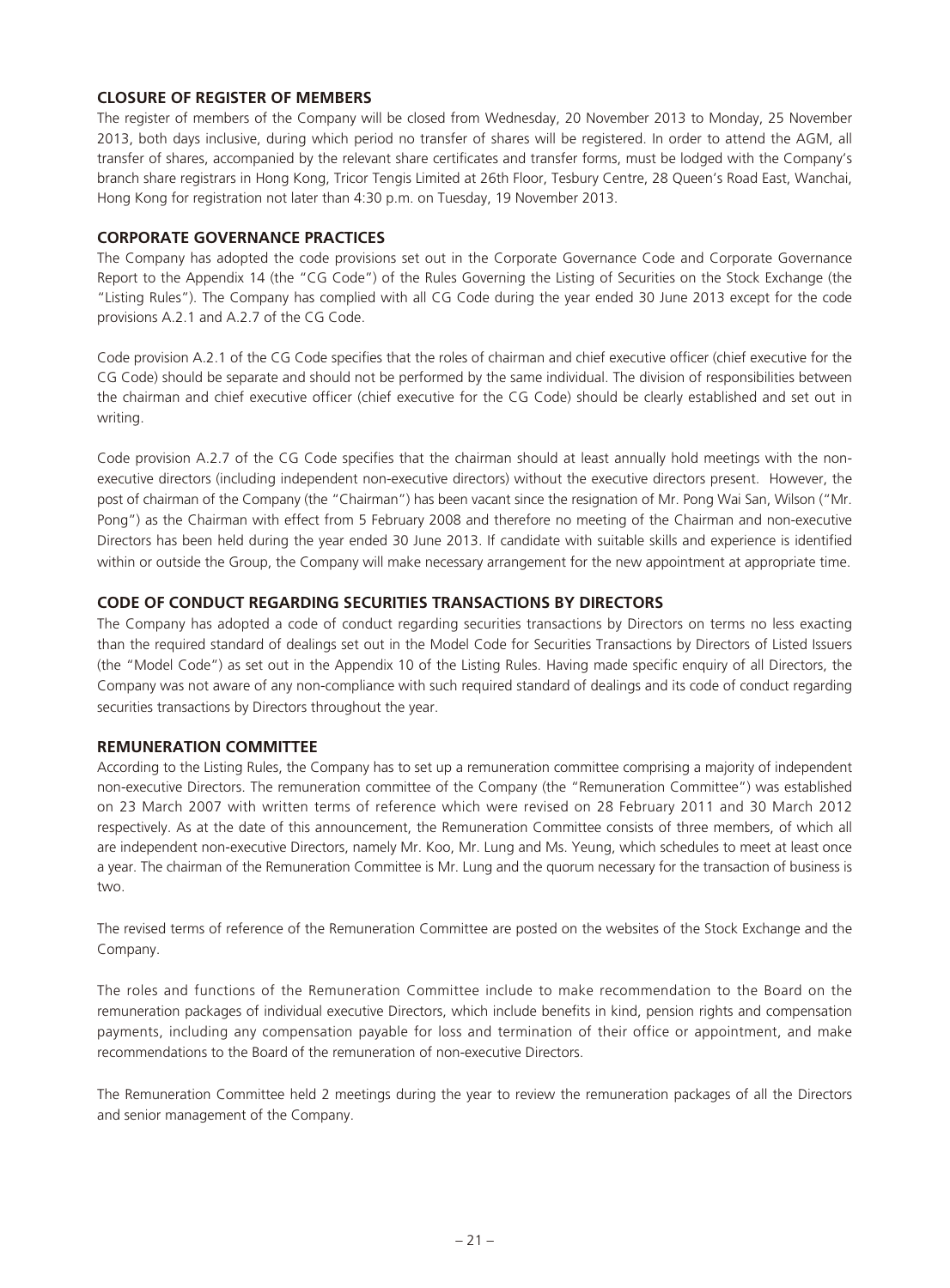### **NOMINATION COMMITTEE**

According to code provision A.5 of the CG Code, the Company has to set up a nomination committee comprising a majority of independent non-executive Directors. The nomination committee of the Company (the "Nomination Committee") was established on 12 November 2007 with written terms of reference which were revised on 28 February 2011 and 30 March 2012 respectively. As at the date of this announcement, the Nomination Committee consists of three members, of which all are independent non-executive Directors, namely Mr. Koo, Mr. Lung and Ms. Yeung, which schedules to meet at least once a year. The chairwoman of the Nomination Committee is Ms. Yeung and the quorum necessary for the transaction of business is two.

The revised terms of reference of the Nomination Committee are posted on the websites of both the Stock Exchange and the Company.

The roles and functions of the Nomination Committee include nomination of the potential candidates for directorship, reviewing the nomination of the Directors, making recommendations to the Board for ensuring that all nominations are fair and transparent, reviewing and monitoring the implementation of the policy of diversity of the Board (the "Board Diversity Policy").

The Nomination Committee held 4 meetings during the year to review the structure, size and composition of the Board, assess the independence of independent non-executive Directors, make recommendations to the Board relating to the renewal services of non-executive Director and independent non-executive Directors and to consider the set up of the Board Diversity Policy.

# **AUDIT COMMITTEE**

According to the Listing Rules, the Company has to establish an audit committee comprising at least three members who must be non-executive directors only, and the majority thereof must be independent non-executive directors, at least one of whom must have appropriate professional qualifications, or accounting or related financial management expertise. The audit committee of the Company (the "Audit Committee") was established on 23 March 2007 with written terms of reference which were revised on 28 February 2011 and 30 March 2012 respectively. During the year, the Audit Committee was chaired by Mr. Koo and as at the date of this announcement, all Audit Committee members are independent nonexecutive Directors, namely Mr. Koo, Mr. Lung and Ms. Yeung.

The revised terms of reference of the Audit Committee are available on the websites of the Stock Exchange and the Company.

The primary duties of the Audit Committee are to review and supervise the financial reporting process and internal controls system of the Group and provide advice and comments on the Company's draft annual reports and accounts, half year reports and quarterly reports to Directors.

The Audit Committee held 4 meetings during the year and had reviewed the audited consolidated financial statements for the year ended 30 June 2012 and the unaudited consolidated financial statements for the three months ended 30 September 2012, six months ended 31 December 2012 and nine months ended 31 March 2013 respectively, with the recommendations to the Board for approval; and to review the accounting principles and policies adopted by the Group and its financial reporting functions and internal control system. During the year, the Audit Committee met the Company's auditor twice.

The Group's unaudited consolidated quarterly, interim results and audited consolidated annual results for the year have been reviewed by the Audit Committee, which was of the opinion that the preparation of such results complied with the applicable accounting standards and requirements and that adequate disclosures have been made. The Audit Committee has also reviewed the audited consolidated financial statement for the year ended 30 June 2013.